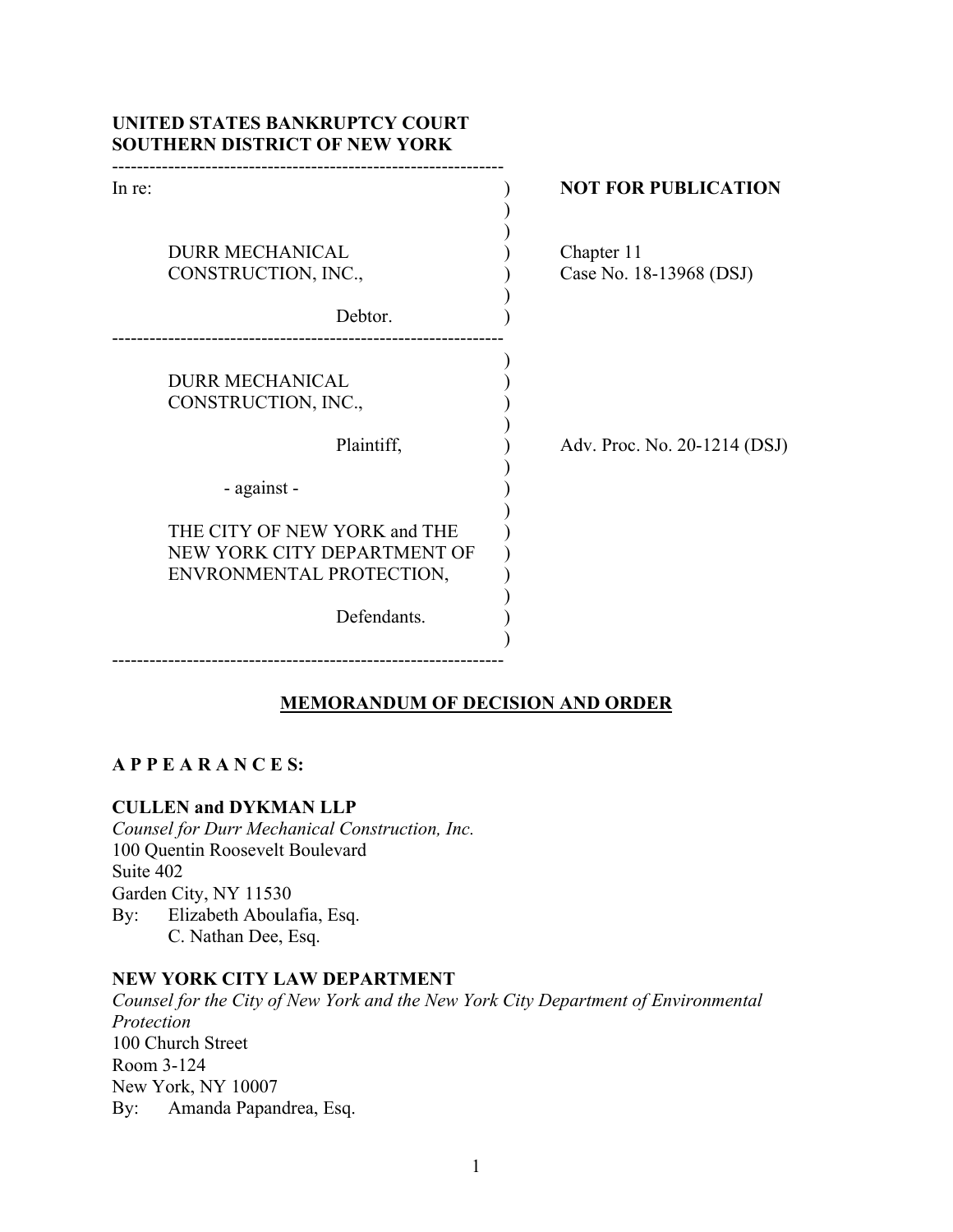## **DAVID S. JONES UNITED STATES BANKRUPTCY JUDGE**

This case involves a high-dollar dispute between New York City and a City agency, on the one hand, and a general contractor that performed work on a major City project, on the other. Defendants the City of New York ("**the City**") and the New York City Department of Environmental Protection ("**DEP**" and, collectively, "**Defendants**") have moved to dismiss the adversary proceeding brought by Durr Mechanical Construction, Inc. ("**Durr**"), the debtor in a Chapter 11 bankruptcy before this Court. [ECF No. 5 (the "**Motion to Dismiss**")]. They also have filed a supplemental motion [ECF No. 11 (the "**Motion to Compel ADR**")], seeking to compel alternative dispute resolution ("**ADR**") as to two of Durr's claims pursuant to a provision within the relevant contract between Durr and the City. For the reasons that follow, the Court grants Defendants' Motion to Compel ADR, holds this action in abeyance, and reserves judgment on the Motion to Dismiss.

# **I. BACKGROUND**

### **A. The Main Bankruptcy**

Durr, a general contractor, filed a voluntary Chapter 11 petition in December 2018. [Bankr. S.D.N.Y. 18-13968, ECF ("**Bankr. ECF**") No. 1 (the "**Petition**")]. The resulting bankruptcy case is assigned to the Honorable Lisa G. Beckerman. [Bankr. ECF No. 503]. Durr recently filed an amended Chapter 11 plan of liquidation. Bankr. ECF 510. In April 2021, the Court approved Durr's disclosure statement and scheduled a hearing on confirmation of its third amended Chapter 11 plan. [Bankr. ECF No. 525].

### **B. Factual History**

Durr commenced the adversary proceeding in September 2020. [ECF No. 1 (the "**Complaint**")]. Durr alleged that it entered a contractwith the City (the "**Contract**") in 2007 to work on the heating, ventilation, and air conditioning ("**HVAC**") at the Croton Water Filtration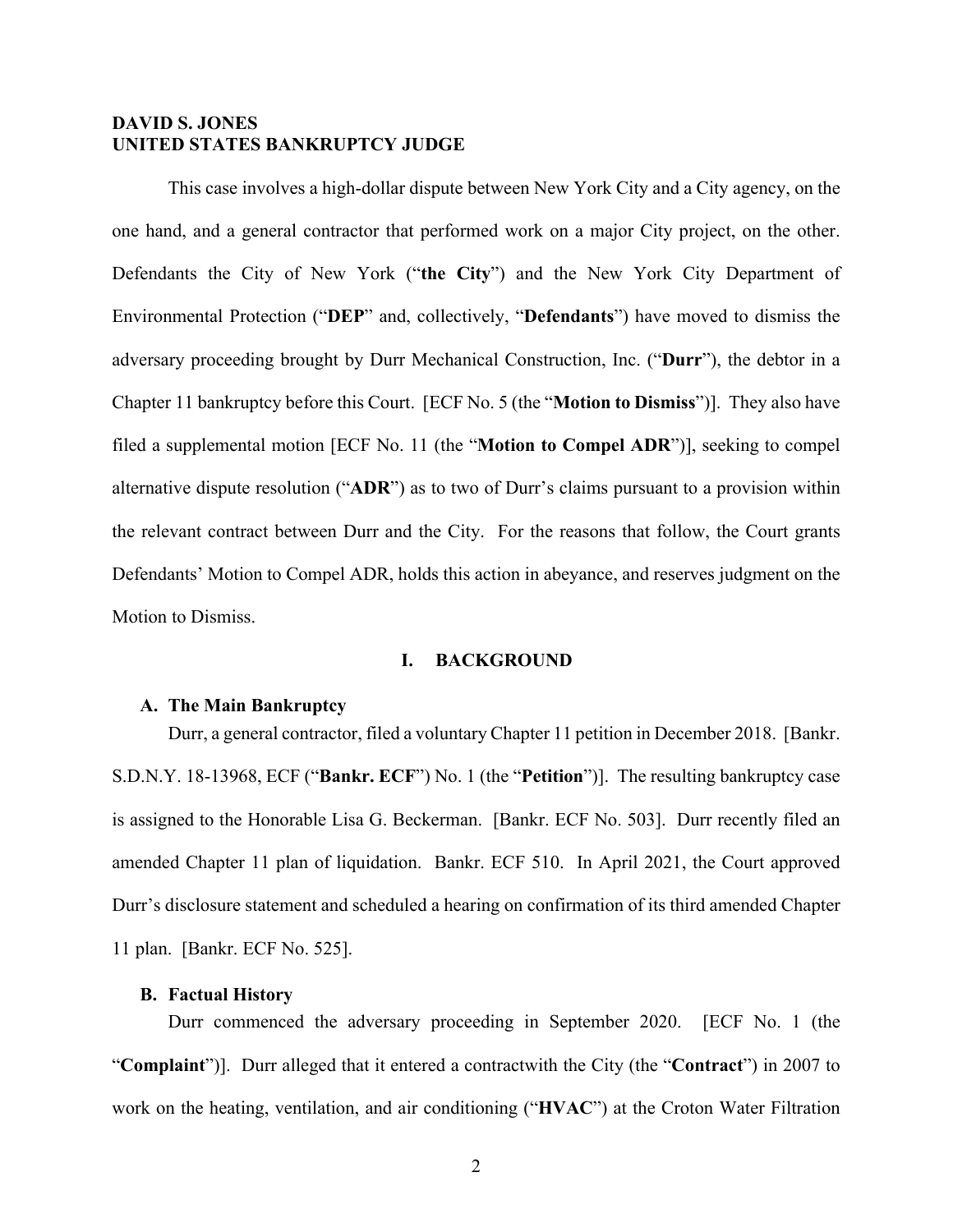Plant (the "**Croton Plant**") in the Bronx. [*Id.* ¶ 11].

#### **1. History of the Croton Plant**

The Croton Watershed serves as one of the three principal sources of drinking water for New York City. [*Id.* ¶¶ 17–18]. The federal government and the New York State government required the City to build the Croton Plant, and the City stipulated with the state department of health that it would design the plant by 1995 and construct it by 1999. [*Id.* ¶ 18].

The City breached the terms of that stipulation, and the federal government sued the Defendants in the United States District Court for the Eastern District of New York for violations of federal environmental laws. [*Id.* ¶ 19]. New York State and the state department of health intervened, claiming violations of state environmental laws. [*Id.*]. The District Court entered a consent decree (the "**Consent Decree**"), through which the City agreed to construct the Croton Plant (the "**Project**"). [*Id.* ¶ 20].

The Consent Decree defined temporal milestones by which the City was required to have completed successive phases of Project construction. [*Id.* ¶¶ 21–23, 25]. The federal government, New York State, and the state department of health (collectively, the "**Regulators**") would enforce the City's compliance with each of the milestones by imposing financial penalties for any noncompliance by the City. [*Id.* ¶¶ 22, 35]. The Consent Decree required the DEP to submit certified monthly progress reports on the Project. [*Id.* ¶ 36]. The parties amended the Consent Decree multiple times, with the second such supplement (the "**Second Supplement**") containing the Project's operative deadlines at the time of the Complaint. [*Id.* ¶¶ 26–27].

The Second Supplement includes both interim and long-term milestones. [*Id.* ¶¶ 27–28]. In 2004, the City submitted certifications that it met several interim milestones, which the Regulators approved. [*Id.* ¶¶ 29–31]. Among them was Interim Milestone O, set for May 1, 2011: the "Substantial Completion – Begin Start-up and Testing" for the Croton Plant's HVAC system.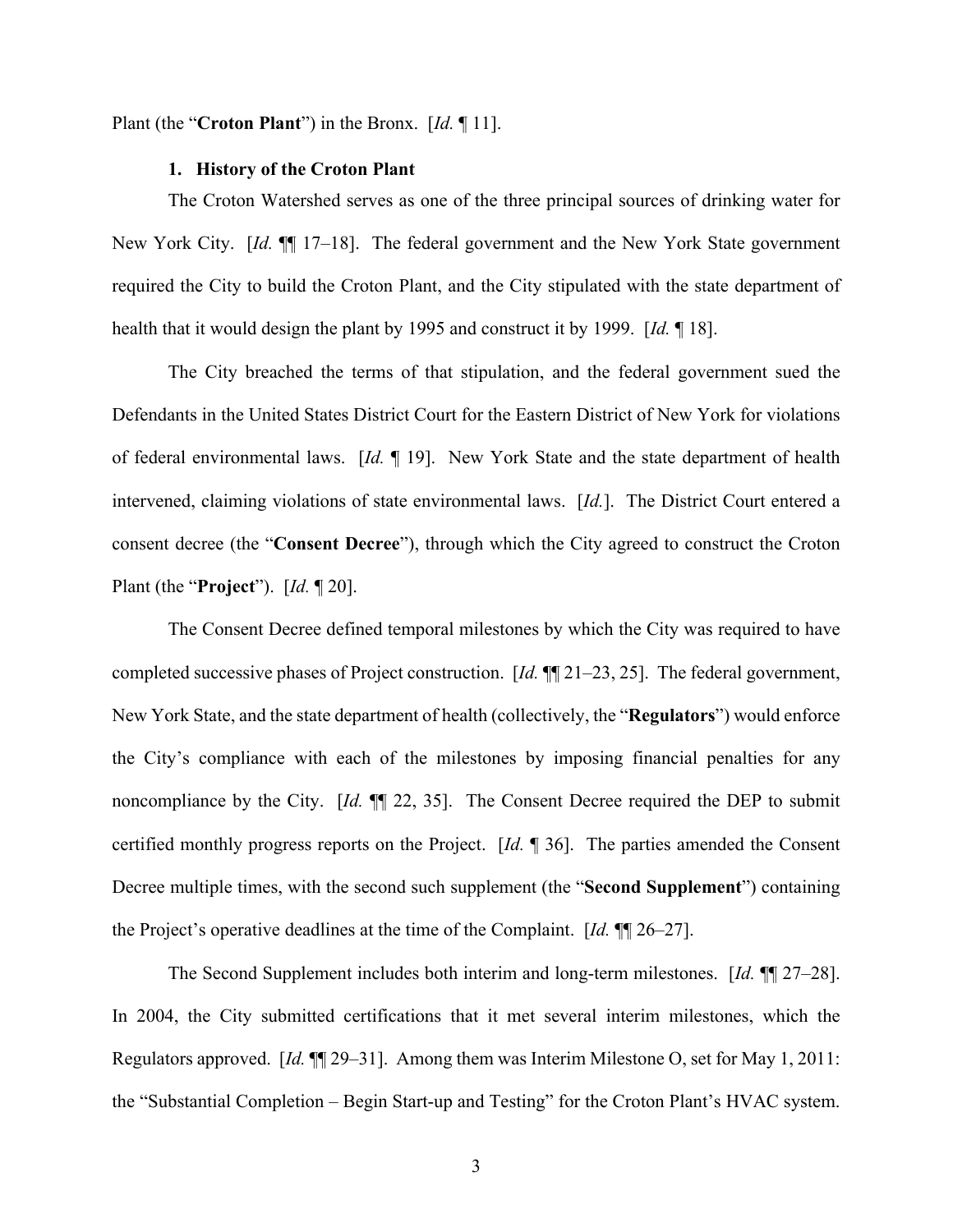[*Id.* ¶ 30].

#### **2. Relevant Contract Provisions Referencing the Consent Decree and ADR**

In the Complaint, Durr alleged as follows. The Contract by which Durr was to perform HVAC work at the Croton Plant was made "subject to the terms of the Consent Decree," in that the Contract's terms expressly incorporated the Consent Decree's Long Term and Interim Milestones, referring to them as "Project Milestones." [*Id. ¶*¶ 24, 34, 39]. The specific provision in question, titled "Detailed Specification 01271," provides:

[t]he work under these Contracts shall be entirely completed in a manner acceptable to the City within the Period of Performance indicated in Schedule A in the General Conditions. The work to be performed under [the Contract] is subject to the Order on Consent in the US District Court of Eastern New York [sic].

[ECF No. 1-1 at 22 (pdf pag.)]

The City included a similar provision in its contracts with all of its "prime contractors" on the Project, including Durr. [ECF No. 1 ¶ 34 & n.11]. Accordingly, Interim Milestone O, with its May 1, 2011 completion date, was the deadline for Durr to complete its HVAC work under the Contract. [*Id.* ¶ 29]. Neither the District Court nor the Regulators modified this Interim Milestone. [*Id.* ¶ 32].

The City included liquidated damages provisions in all of its construction contracts for the Project. *[Id.* 1] 37]. These provisions required indemnification or offset on account of any monetary penalties assessed against the City under the Consent Decree if a contractor's performance caused a failure to meet one of the Project Milestones, the deadline for Durr's HVAC work among them. [*Id.*].

Durr alleged that the incorporation of the Consent Decree's Long Term and Interim Milestones as Project Milestones, as well as the liquidated damages provisions against the prime contractors, "imposed fundamental affirmative obligations" on the City with regard to the prime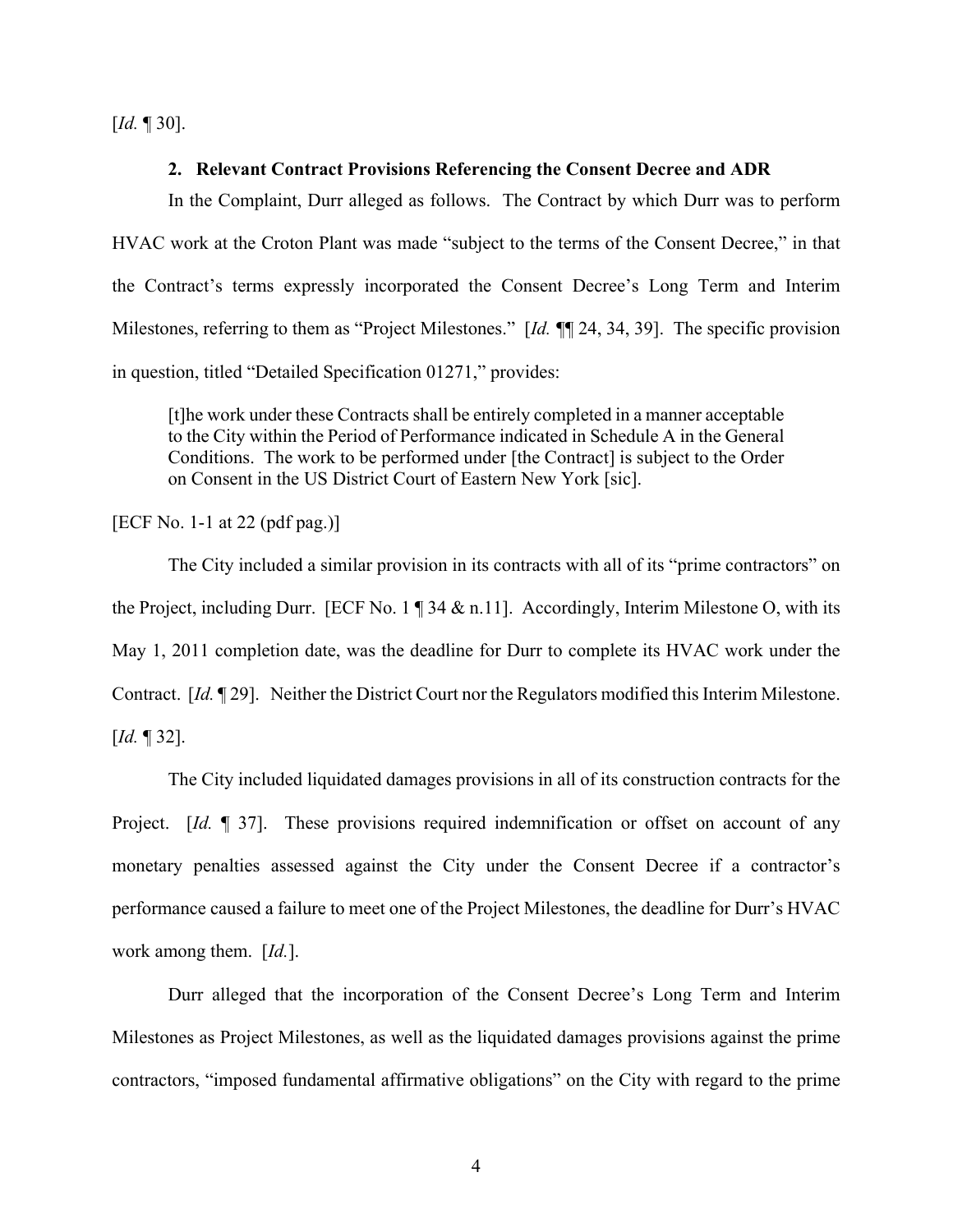contractors. [*Id.* ¶ 39]. These asserted obligations included providing the prime contractors with timely access to the work site, avoiding interference, disruption, and delay of the prime contractors' work so that they could meet the Project Milestones, supplying complete, coordinated designs and specifications, and effectively coordinating the work of the prime contractors. [*Id.* 

*¶¶* 39–41]. Durr alleged that the City failed to satisfy these obligations. [*Id.* ¶¶ 42–46].

Article 27 of the Contract, entitled "Resolution of Disputes," required the use of alternative

dispute resolution as follows:

27.1 All disputes between the City and the Contractor of the kind delineated in this article that arise under, or by virtue of, this Contract shall be finally resolved in accordance with the provisions of this article and the PPB [Procurement Policy Board] Rules. This procedure for resolving all disputes of the kind delineated herein shall be the exclusive means of resolving any such disputes.

. . . .

27.1.2 This article shall apply only to disputes about the scope of work delineated by the Contract, the interpretation of Contract documents, the amount to be paid for Extra Work or disputed work performed in connection with the Contract, the conformity of the Contractor's Work to the Contract, and the acceptability and quality of the Contractor's Work[.]

[ECF No. 1-1 at 89 (pdf pag.)].

# **3. Working on the Project**

Concerning the Project itself, Durr alleged deficient performance by Defendants, as follows. The City did not gain the approval of the City Art Commission a/k/a/ City Public Design Commission ("**Design Commission**") for the Project's above-grade work, including the abovegrade HVAC. [*Id.* ¶¶ 47, 51–52, 55]. The City submitted this incomplete design to the Regulators, and eventually to the contractors bidding on the Project. [*Id.* ¶¶ 56, 66–68, 75].

The City advertised for bids in April 2006, with DEP providing designs, plans, and specifications to the bidders. [*Id.* ¶¶ 75, 78]. One month after the opening of the bids, DEP selected Grimshaw Architects. P.C. ("**Grimshaw**") to design the Croton Plant's above-grade structure in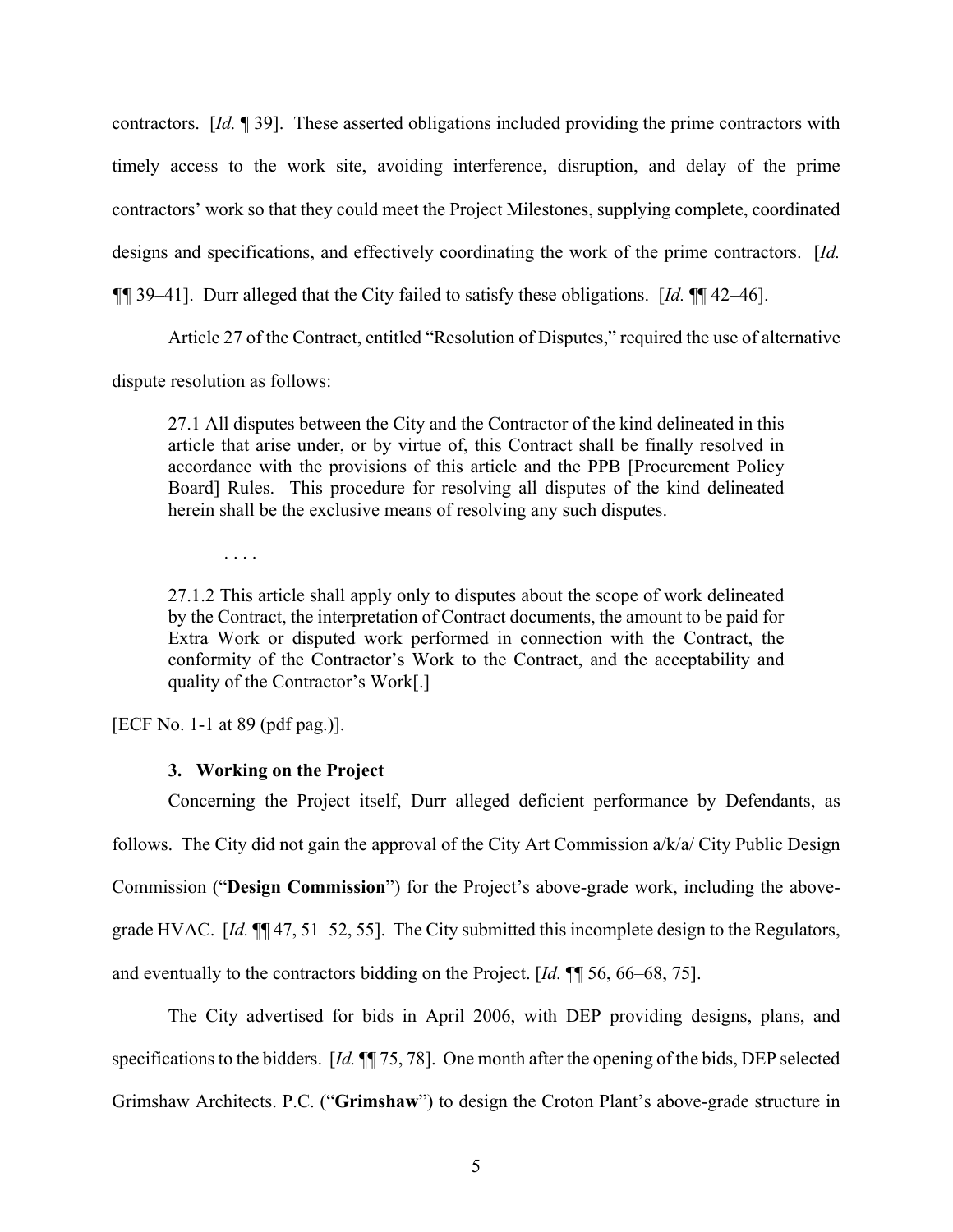conjunction with another firm, Design JV, which would design the Croton Plan's below-grade plans. [*Id.* ¶ 98]. The City's contract with Grimshaw provided that the prime contractors would not receive Grimshaw's design of the above-grade structures as a final coordinated product. [*Id.*  ¶ 107]. Additionally, Grimshaw failed to coordinate its plans with Design JV. [*Id.* ¶ 108]. The Design Commission did not approve the Grimshaw designs until October 2009. [*Id.* ¶ 109].

Durr was the low bidder for the HVAC work and was awarded the Contract in May 2007. [*Id.* ¶ 80]. The Contract (1) had a base value of \$105,700,000, [*id.* ¶ 83]; and (2) provided for Durr's procuring, installing, and completing the HVAC system for the Croton Plant's five–level, 1.8 million square foot underground facility, [*id.* ¶ 84]. The Contract discussed substantial completion:

Article 44.1 of the Contract provides for the issuance of a certificate of Substantial Completion "[w]hen the Work in the opinion of the [DEP] Commissioner, has been substantially but not entirely completed . . ." Upon issuance of such a certificate, among other things, a contractor is entitled to submit a payment requisition for the issuance of a substantial completion payment for work performed together with a release of amounts retained under Article 21 of the Contract.

[*Id.* ¶ 86].

Over time, the total value of the Contract increased by \$30,055,000 to \$135,755,076, a total of 28.4 percent. [*Id.* ¶ 87]. These increases came from the "staggering" number of change orders needed to correct the purportedly final designs on which the original Contract was based. [*Id.*  $\P$ ] 87, 91]. These change orders, the product of Defendants having initially submitted incomplete designs, caused the City to direct Durr to start work on the Project six months later than anticipated by the Consent Decree. [*Id.* ¶¶ 89, 95]. More delays flowed from Grimshaw's lack of coordination with Design JV, and the late approval of the Grimshaw design. [*Id.* ¶¶ 111– 12, 114].

Durr's time on the Project also involved "at risk" work, which occurs when a contractor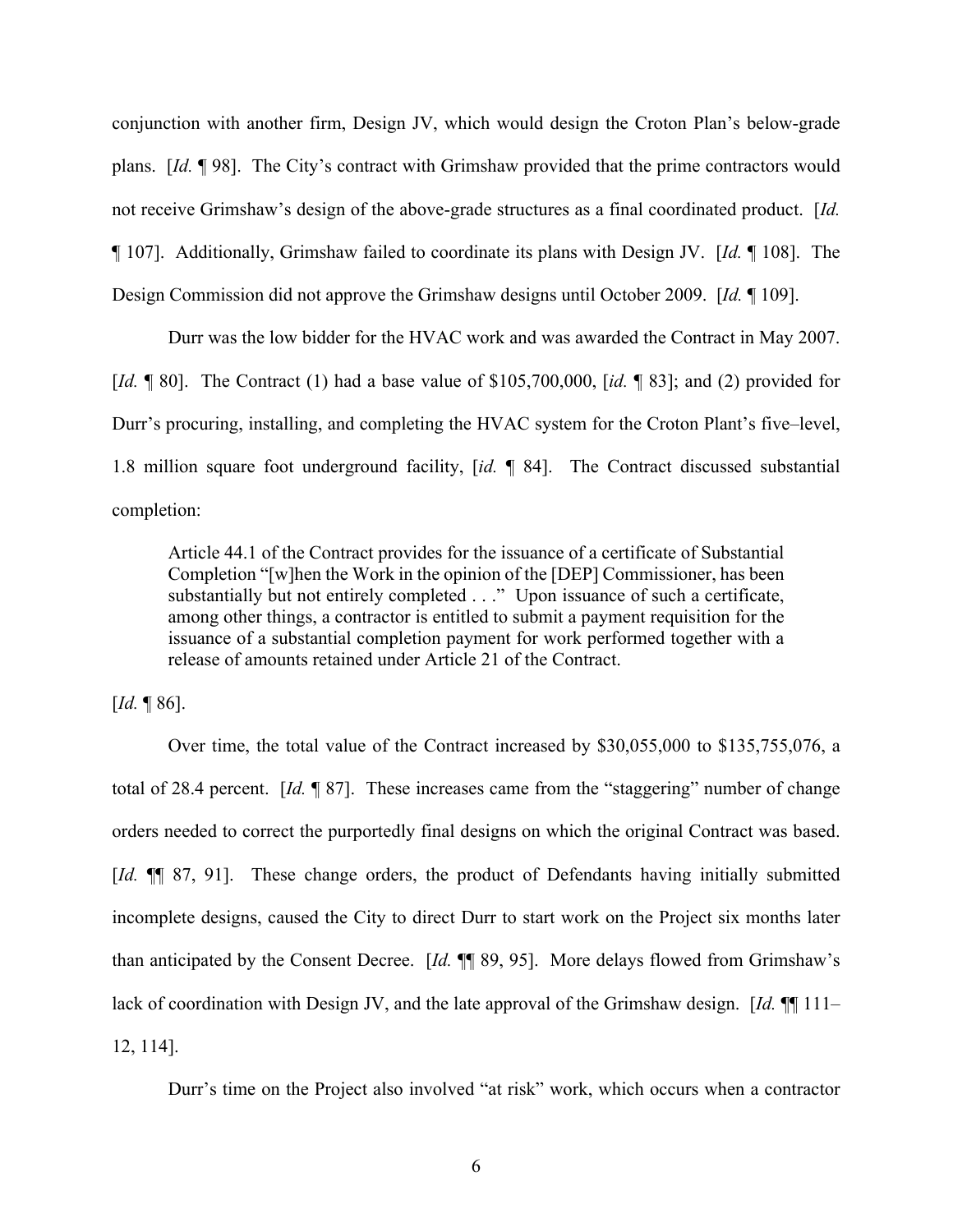performs work outside the scope of its contract pursuant to a change order that the City Comptroller has yet to approve. [*Id.* ¶ 123]. In this case, Grimshaw's design was not complete until at least 2013, even though the City's "Schedule Recovery Plan" provided that all of Grimshaw's change orders would be issued before the end of December 2009. [*Id.* ¶¶ 126–27]. The Schedule Recovery Plan itself, a response to the various delays on the Project, caused additional delays. [*Id.* ¶¶ 134, 138].

Further complications arose in March 2010, when the City, upon receiving hundreds of requests for information and or clarification from the prime contractors, determined that Grimshaw's supposedly final designs were not complete. [*Id.* ¶ 142]. This "on the fly" design process "directly impacted" Durr's work, with design errors causing 90 percent of the change orders. [*Id.* ¶¶ 149–59, 166]. Durr also alleged that from August 2010 through September 2012, the City issued a series of change orders and stop work orders, which: (1) disrupted Durr's work and caused Durr a 50 percent loss of efficiency; (2) forced Durr to work out of sequence; and (3) restricted access to the job site. [*Id.* ¶¶ 170–74].

Despite all of these delays, the City declared to the Regulators on December 9, 2013 that it had achieved substantial completion on the HVAC work. [*Id.* ¶¶ 33, 147].

### **4. Substantial Completion**

Durr's Complaint sought a declaratory judgment that it substantially completed its work on the Project pursuant to Article 44 of the Contract, and the Interim Milestones in the Second Supplement, despite Defendants' failure to so declare. [*Id.* ¶¶ 175–93]. Durr contended it attained substantial completion on December 9, 2013, when the City represented to the Regulators that it achieved substantial completion of the HVAC work. [*Id.* ¶ 176]. Durr alleged that the City made the work on the Project subject to the Consent Decree's Long Term and Interim Milestones by incorporating these milestones into the specification for the bidding materials and the Contract.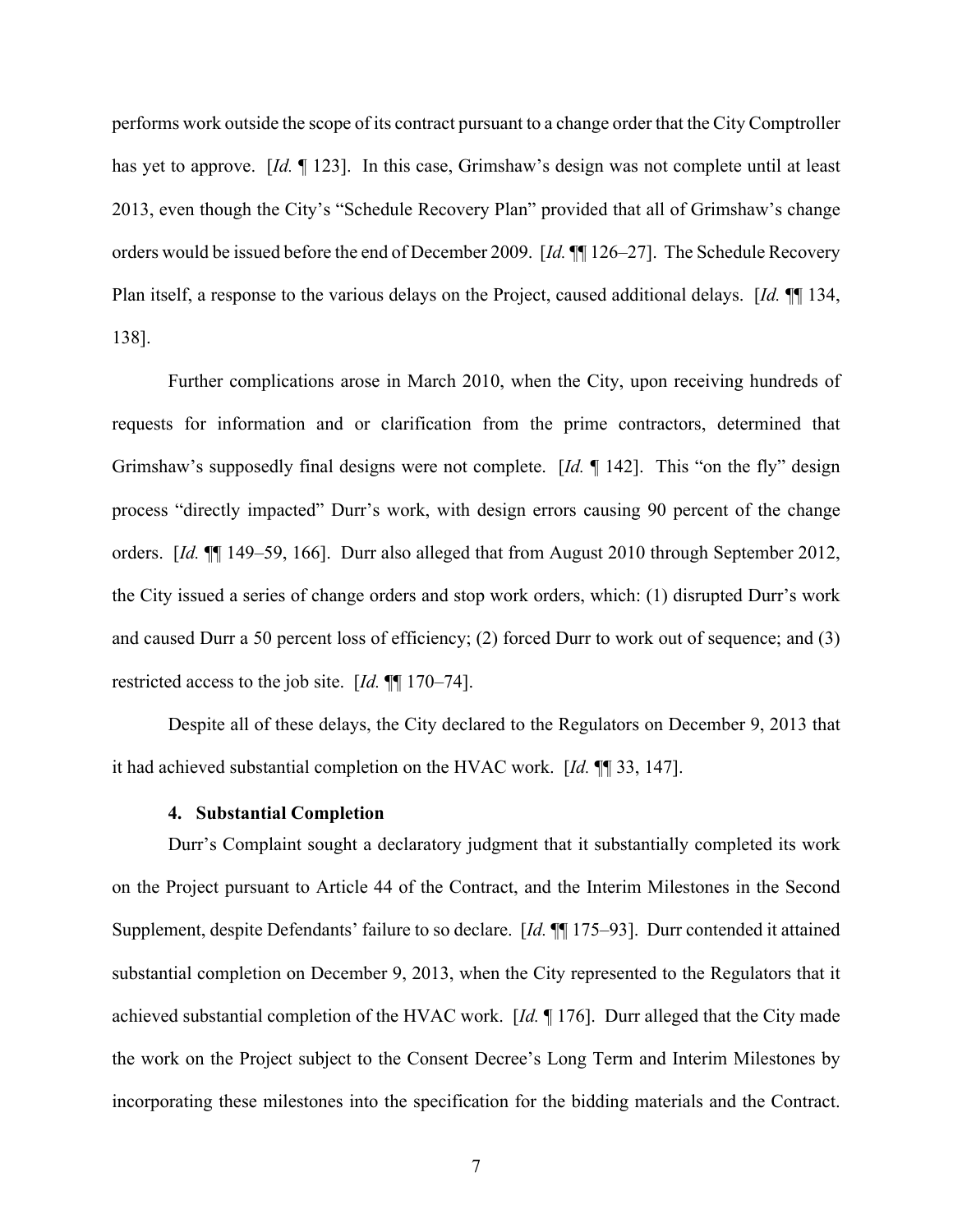[*Id.* ¶ 34]. Durr asserted that it needed the declaration of substantial completion to: (1) begin the close-out process on the Contract; (2) obtain final acceptance under the Contract, absent which Durr remained liable for damages based on any of its work on the Project; (3) trigger the City's obligation to provide Durr with the final "punch list" for the Project, which also initiates the running of the guaranty period on Durr's work and the limitations period for Durr to sue the City for workplace damages; and (4) receive a payment from the City that was contractually due upon substantial completion Durr's work. [*Id.* ¶¶ 177–80].

Durr further contended that the City's December 2013 declaration to the Regulators demonstrates that the City since then has been improperly holding over Durr as a completion contractor in order to force Durr to perform work outside the scope of the Contract. [*Id.* ¶¶ 181– 82]. Durr also argued that the City made additional representations to the Regulators after December 9, 2013, that affirmed that substantial completion occurred on that date. [*Id.* ¶¶ 183– 89]. Indeed, in a 2016 letter to the Regulators, DEP asked for the termination of the Consent Decree, a request that the District Court granted. [*Id.* ¶¶ 192–93].

Additionally, Durr asserted that the City's justification for refusing to declare substantial completion here amounted to bad faith. [*Id.* ¶ 194–212]. It further argued that the City's conduct amounted to a breach of the express and implied covenants within the contract. [*Id.* ¶ 221–32]. Durr added that the City's refusal to declare substantial completion led to extra work and additional costs in 2017 for repairing finished ductwork damaged during "change order work-postcoordination between the various prime contractors." [*Id. ¶*¶ 234–35].

#### **5. Durr's Causes of Action**

Durr's Complaint raised eleven causes of action. First, it asked for a declaratory judgment under 28 U.S.C. §§ 2201, 2202, and Federal Rule of Bankruptcy Procedure ("**Fed. R. Bankr. P.**") 7001(9) (the "**First Cause of Action**"). [*Id.* ¶¶ 247–55]. Second, it argued that Defendants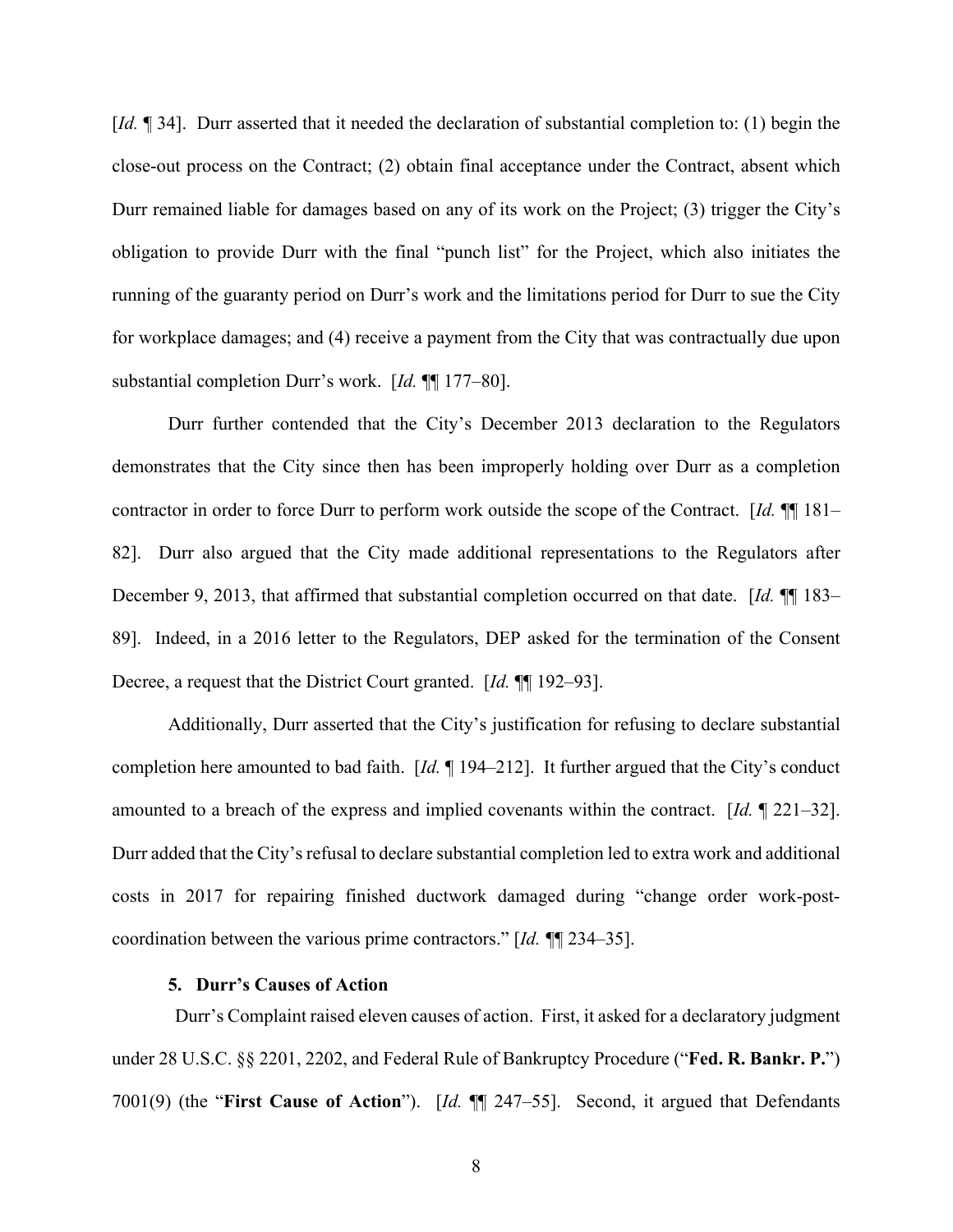breached the Contract when they knowingly let the Project out to bid based on designs that Defendants knew were incomplete and defective (the "**Second Cause of Action**"). [*Id.* ¶¶ 256– 64]. Third, Durr raised another breach of contract claim based on the denial of access to the work site (the "**Third Cause of Action**"). [*Id.* ¶¶ 265–72]. Fourth, it argued that Defendants breached the Contract by causing uncontemplated delays (the "**Fourth Cause of Action**"). [*Id.* ¶¶ 273–78].

Fifth, Durr contended that Defendants breached the contract because of Durr's having to perform extra work repairing previously installed ductwork (the "**Fifth Cause of Action**") [*Id.* ¶¶ 279–83]. Sixth, Durr asserted a breach of contract claim for lost productivity (the "**Sixth Cause of Action**"). [*Id.* ¶¶ 284–87]. Seventh, Durr brought a breach of contract claim for withholding fees (the "**Seventh Cause of Action**"). [*Id.* ¶¶ 288–93]. Eighth, it argued that Defendants breached the contract under the modified cost method (the "**Eighth Cause of Action**"). [*Id.* ¶¶ 294–302]. Ninth, Durr asserted a claim for the breach of the implied covenant of good faith and fair dealing (the "**Ninth Cause of Action**"). [*Id.* ¶¶ 303–07]. Tenth, Durr raised a turnover of retainage claim under 11 U.S.C. § 542 (the "**Tenth Cause of Action**"). [*Id.* ¶¶ 308–15]. Eleventh, Durr raised a fraudulent transfer claim under 11 U.S.C. § 544 (the "**Eleventh Cause of Action**"). [*Id.*  $\P$ ] 316–21]. In addition to declaratory relief, Durr asked for damages, interest, attorneys' fees, and costs. [*See generally id.*].

### **C. Procedural History and the Supplemental Motion to Compel ADR**

Defendants moved to dismiss the Complaint in part. [ECF No. 5]. They moved to dismiss the First Cause of Action and portions of the Fifth and Seventh Causes of Action pursuant to Federal Rule of Civil Procedure ("**Fed. R. Civ. P.**") 12(b)(1), and to dismiss the First, Fifth, Seventh, Eighth, Ninth, Tenth, and Eleventh Causes of Action pursuant to Fed. R. Civ. P. 12(b)(6). [*Id.*]. They also asked for the court to permissively abstain, under 28 U.S.C. § 1334(c)(1), from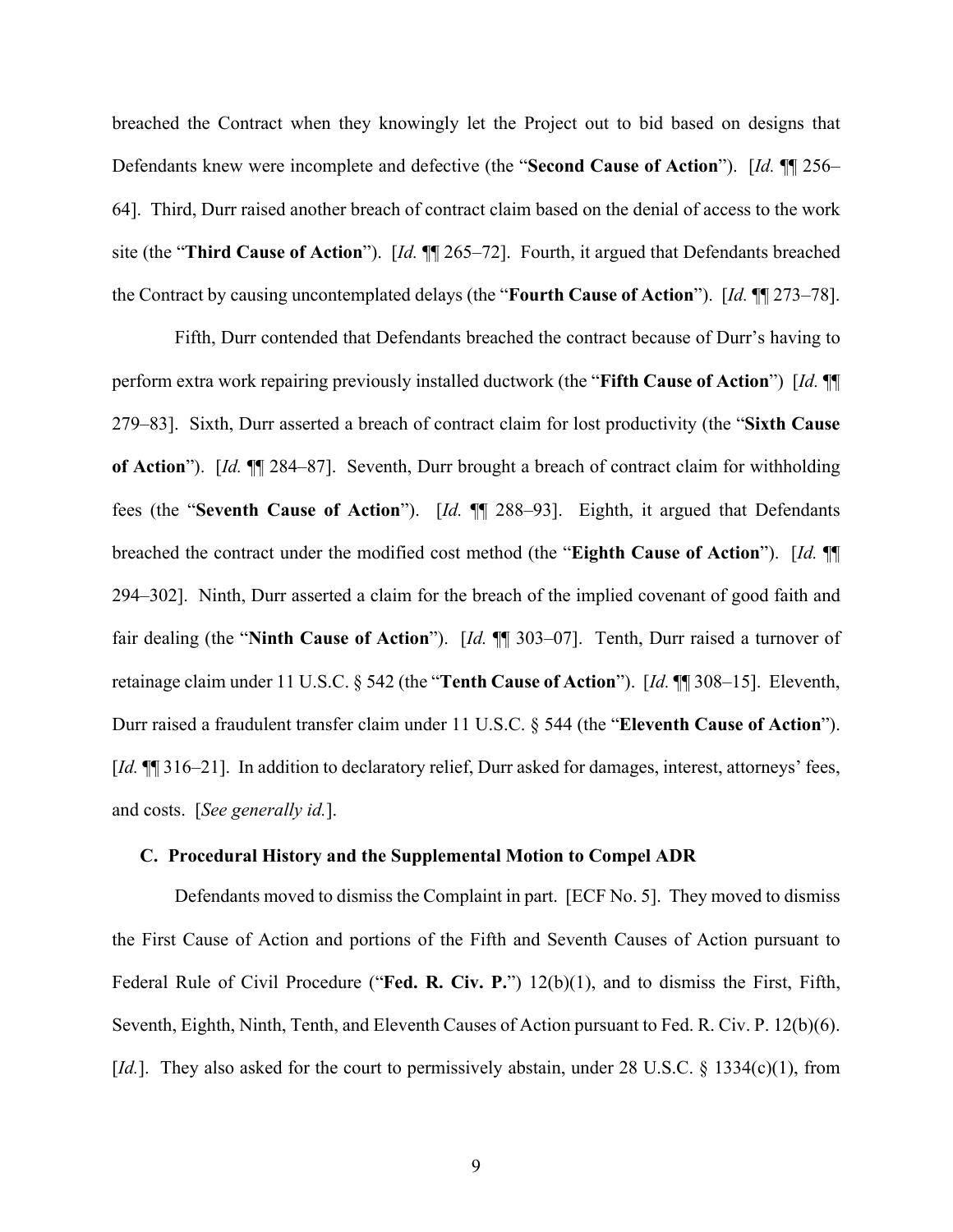adjudicating any claims that remained following resolution of the Motion to Dismiss in part. [*Id.*].

As to the First Cause of Action and portions of the Fifth and Seventh Causes of Action, Defendants argued that Durr needed to pursue those claims pursuant to the Contract's ADR provision. [ECF No. 5-1 ¶¶ 20–28 (quoting Article 27 of the Contract)].

 The Court held a hearing on the Motion to Dismiss. [*See* ECF No. 10 (Hearing Transcript)]. The parties reported that the sole remaining obstacle to the City's declaring substantial completion was the repair of six dehumidification units ("**DHUs**"). [*Id.* at 25]. The Court then dismissed the Tenth and Eleventh Causes of Action and otherwise reserved judgment. [ECF No. 8].It also set a briefing schedule on a supplemental motion "to compel compliance with the contract dispute resolution procedures under the parties' contract relating to the specific, disputed issues affecting the certification of the Debtor's 'substantial completion,' and the scope of the Court's subject matter jurisdiction over such disputes." [ECF No. 9 (strikethrough omitted)]. The Court further ordered Defendants to identify what work remained with the DHUs. [ECF No. 10 at 30].

 Defendants then filed the supplemental Motion to Compel ADR. That motion centered on the ADR Provision, which incorporates "almost verbatim" Section 4-09 of Title 9 of the Rules of the City of New York ("**RCNY**"), also known as the Public Procurement Board Rules (the "**PPB Rules**"). [ECF No. 11-4 at 3].

As to the First Cause of Action, Defendants offered context for Durr's allegations that the Contract's specification incorporated the Consent Decree. As noted, the specification Durr referred, to, Detailed Specification 01271, provides that:

[t]he work under these Contracts shall be entirely completed in a manner acceptable to the City within the Period of Performance indicated in Schedule A in the General Conditions. The work to be performed under [the Contract] is subject to the Order on Consent in the US District Court of Eastern New York.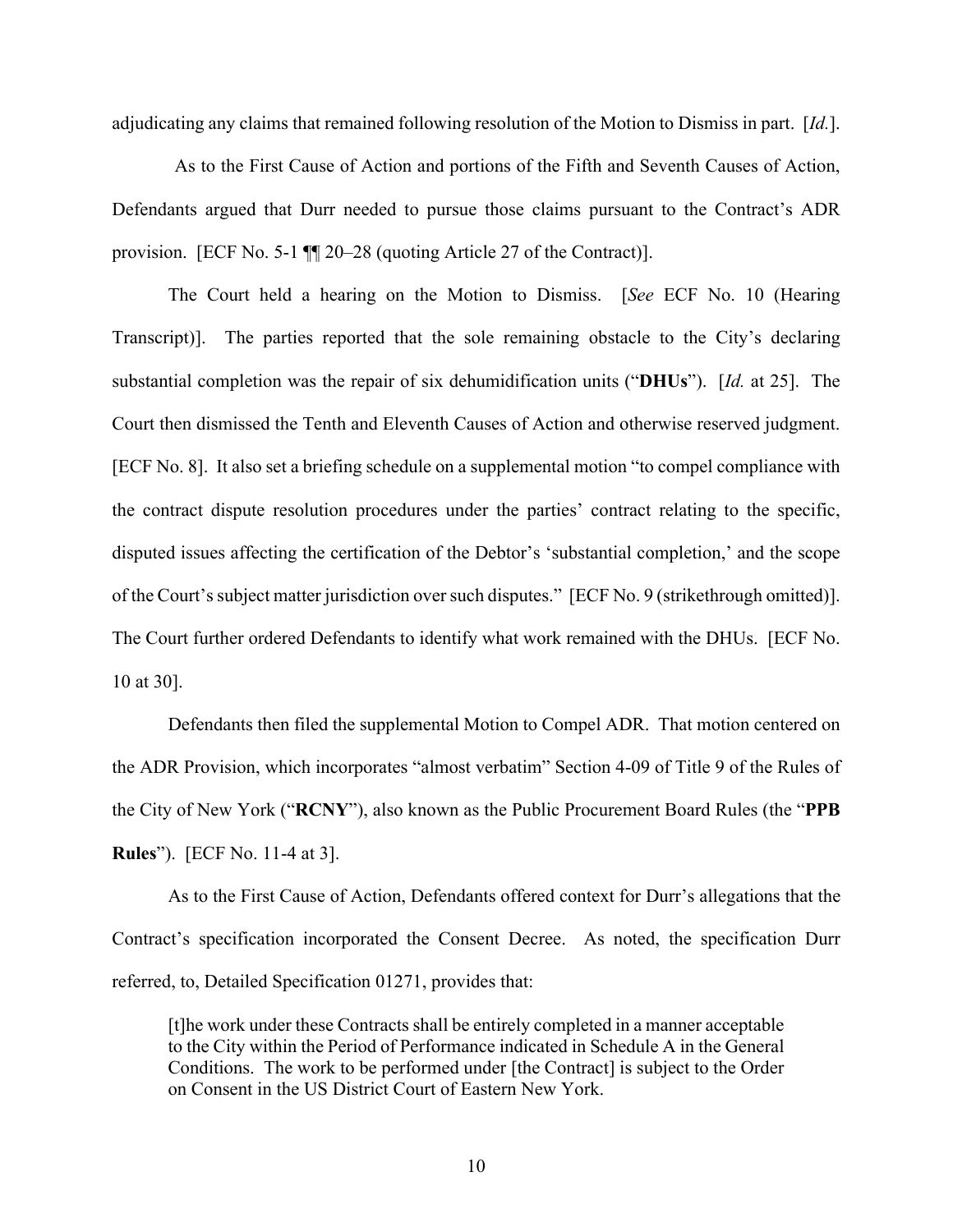[*Id.* at 20 (quoting ECF No. 1-1 at 22 (pdf pag))]. Defendants argued that this specification pertains only to liquidated damages for failure to timely complete the Project and adhere to Consent Decree milestones. [*Id.*]

According to Defendants, the parties have three disagreements about Detailed Specification 01271. [*Id.*]. The first disagreement is whether it "wholly incorporates" the Consent Decree. [*Id.*]. The second disagreement is whether the specification equates the attainment of a Consent Decree milestone with Durr's achieving substantial completion of its duties under the Contract. [*Id.*]. The third disagreement is whether the specification supersedes the provisions of Articles 14 and 44 of the Contract concerning the declaration of substantial completion. [*Id.*]. Defendants argue that resolving these disputes requires interpreting the Contract's Detailed Specification 01271 as well as Articles 14 and 44, and that, because Article 27 of the Contract requires ADR of "disputes about . . . the interpretation of Contract documents," the disputes must go to ADR. [*Id.* at 20–21].

As to the portion of the Fifth Cause of Action at issue in the Motion to Compel ADR, which concerns ductwork repair, Defendants asserted that Durr had already commenced an ADR proceeding for that dispute. [*Id.* at 21]. In that proceeding, before the Contract Resolution Dispute Board ("**CDRB**"), Durr argued that a subcontractor was responsible for ductwork damage, and that the City should seek payment from that subcontractor. [*Id.*]According to Defendants, this portion of the Fifth Cause of Action, in which Durr sought payment for extra work, was duplicative of the pending CDRB proceeding, required an interpretation of the Contract, and thus should also proceed through ADR. [*Id.* at 22]*.*

Defendants' Motion to Compel ADR invokes 9 U.S.C. §§ 2, 3, and 4, and seeks an order compelling Durr to comply with the ADR Provision as to the First Cause of Action, and the claim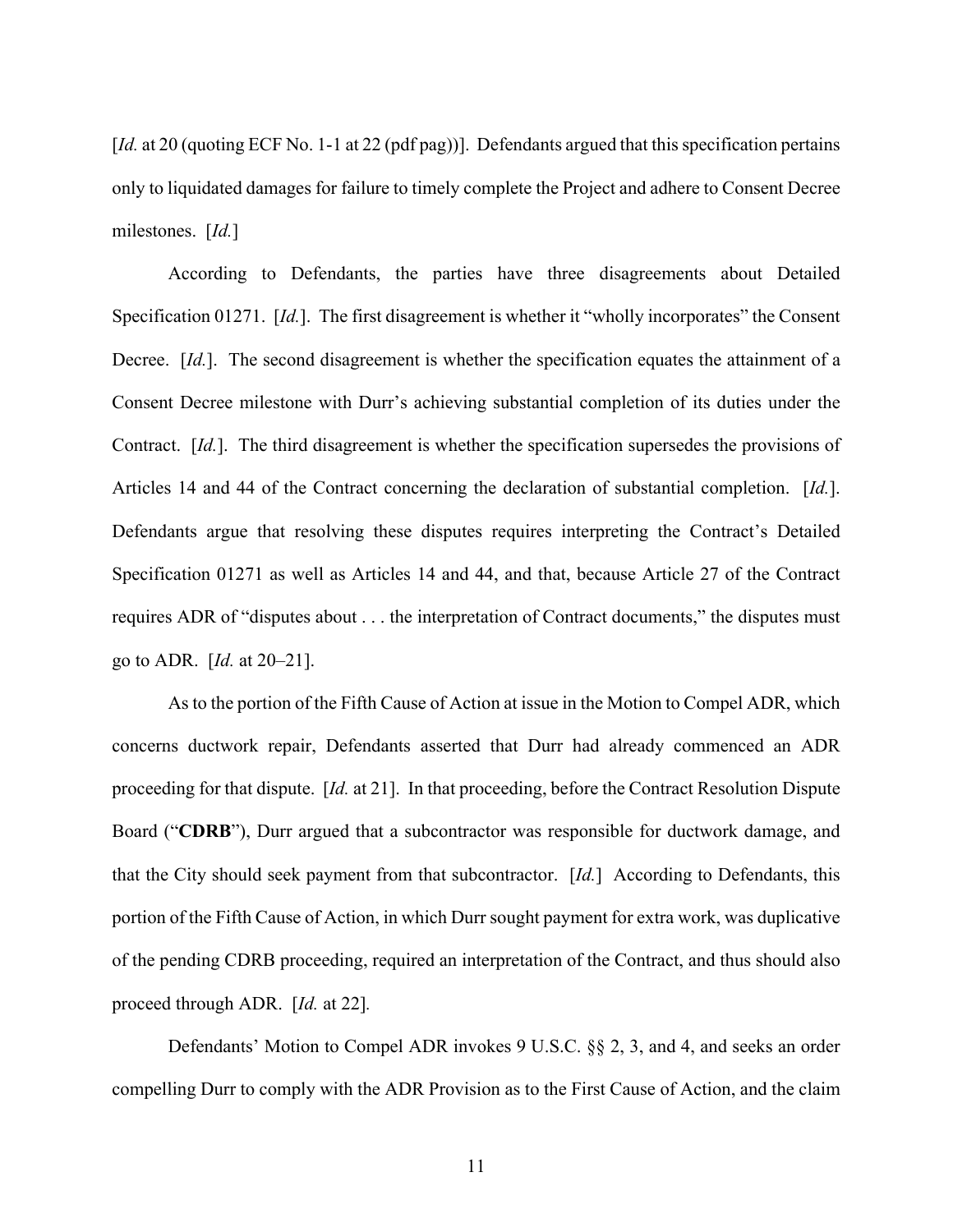in the Fifth Cause of Action relating to repairing ductwork, among other relief.<sup>1</sup> [*Id.* at 1–2]. They argued that the Federal Arbitration Act ("**FAA**") requires the Court to direct certain disputes to ADR. [ECF No. 11-4 at 7–15]. As to the DHUs, Defendants mentioned them only in a footnote of their memorandum of law:

[Durr] also disagrees with DEP's withholding of a declaration of substantial completion in 2017 based on DEP's discovery of malfunctioning dehumidification units ("DHUS"), an issue that continues to the present. While [Durr] does not seek a 2017 substantial completion date in its Complaint, such a dispute would also need to be resolved through ADR for similar reasons as set forth in Point II(a).

[*Id.* at 18 n.7]. In another footnote, Defendants reserved their rights to challenge the action on timeliness grounds. [*Id.* at 18 n.6]. They asked for the Court to grant the Motion to Compel ADR and to stay this adversary proceeding pending the ADR's outcome. [*Id.* at 15–16].

 In opposition, Durr contended that Defendants failed to establish: (1) any issues with Durr's work on the DHUs that would prevent a declaration of substantial completion; or (2) that an arbitrable dispute existed regarding the DHUs that would require resorting to the ADR Provision in order to determine whether Durr had achieved substantial completion. [ECF No. 12 at 6–11]. In particular, Durr argued that the City not only declined to specify what work remained as to the DHUs, it also failed even to demonstrate that Durr was under any contractual obligation to perform DHU work. [*Id.* at 2, 8 ]. In fact, Durr asserted, it could demonstrate that it had no continuing contractual obligations to the City concerning the DHUs, in that: (1) the City accepted all of the DHUs in 2014, pursuant to Article 16 of the Contract; (2) under Article 16, to accept the DHUs is to deem the work on them substantially complete, relieve Durr of its obligation to protect the DHUs from damage, and start Durr's one-year guarantee period on the City's use of the DHUs,

<sup>&</sup>lt;sup>1</sup> Defendants also sought to compel arbitration as to a portion of the Plaintiff's Seventh Cause of Action, but the Plaintiff has since withdrawn that claim. [ECF No. 12 at 12 n.8].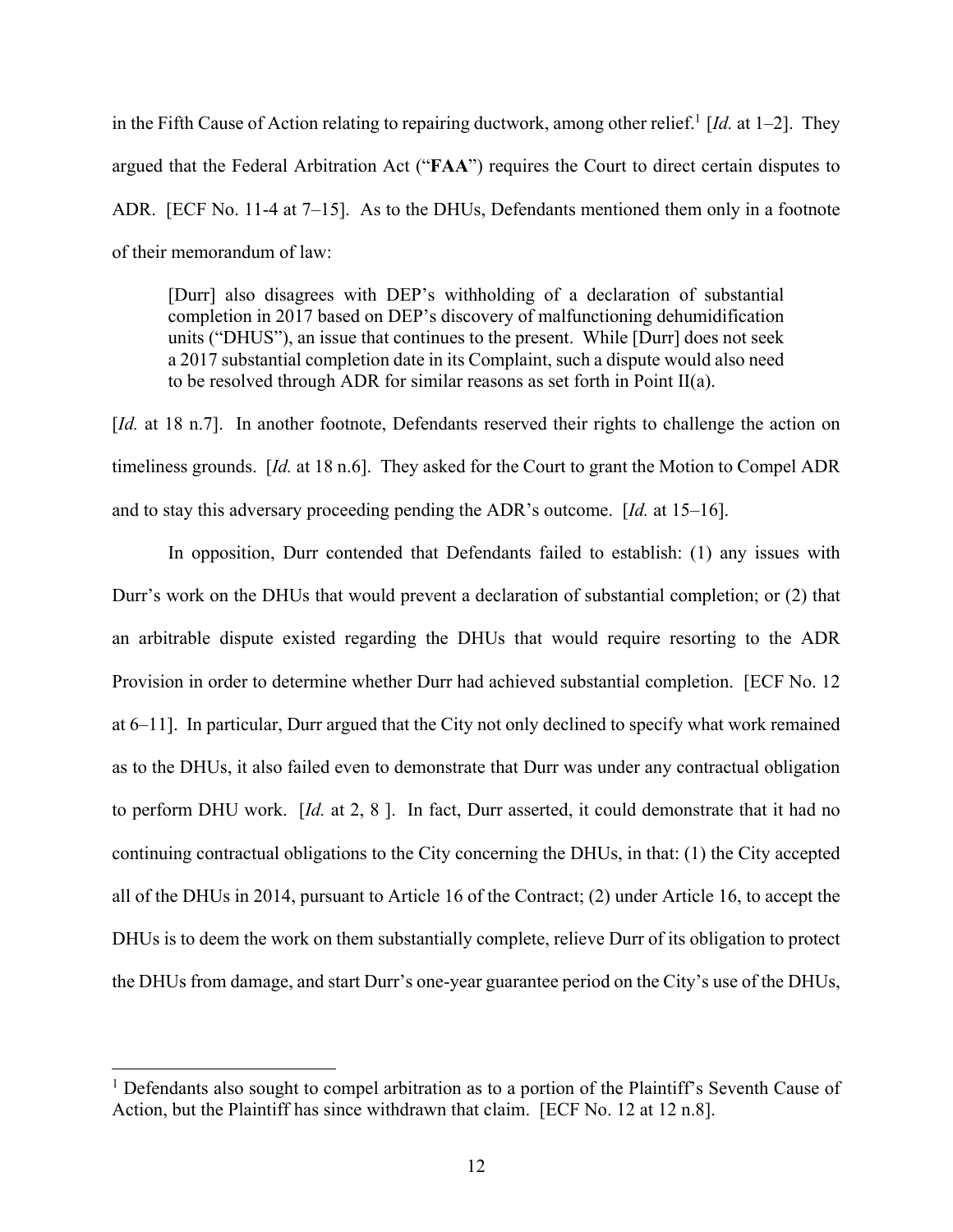which expired in 2015; and (3) the City returned to Durr the retainage held as Security on the DHUs. [*Id.* at 8–10]. Durr added that any defect in the DHUs flowed from the City's inadequate designs and specifications for the Project, and that Durr has no obligation to the City with regard to those designs and specifications. [*Id.* at 10–11].

Durr further contended that the First Cause of Action was beyond the scope of the ADR Provision, in that the First Cause of Action assertedly is based on a judicial estoppel theory, and has nothing to do with whether Durr's work satisfied the Contract's requirements. [*Id.* at 7, 12– 23]. Durr also argued that the PPB Rules, the basis for the ADR Provision, do "not apply to Consent Decree requirements," and that an interpretation of the Consent Decree as to substantial completion accordingly is beyond the jurisdiction of the Contract's ADR process. [*Id.* at 17 (citing a different section of the PPB rules, 1 RCNY § 1-02)]. As to the Fifth Cause of Action, Durr argued that the issue of substantial completion was dispositive of the issue of whether or not Durr had an absolute obligation to protect the ductwork from damage. [*Id.* at 12 n.8]. Finally, Durr argued that the Court had subject matter jurisdiction over the declaratory judgment issue. [*Id.* at 23–24]. Durr raised no allegations as to Detailed Specification 01271.

 In reply, Defendants argued that Durr conceded that to rule on substantial completion one must interpret the Contract, namely, Detailed Specification 10271 and its interplay with the Contract's articles. [ECF No. 13 at 3–6]. Defendants also objected that Durr raised new arguments in its opposition as to the basis for declaratory relief and as to the DHUs, [*id.* at 8–13], and that Durr's judicial estoppel argument should be disregarded because it does not appear in its Complaint, [*id.* at 13–15].

### **D. The Hearing on the Supplemental Motion**

On March 17, 2021, the Court held a hearing at which the parties argued Defendants'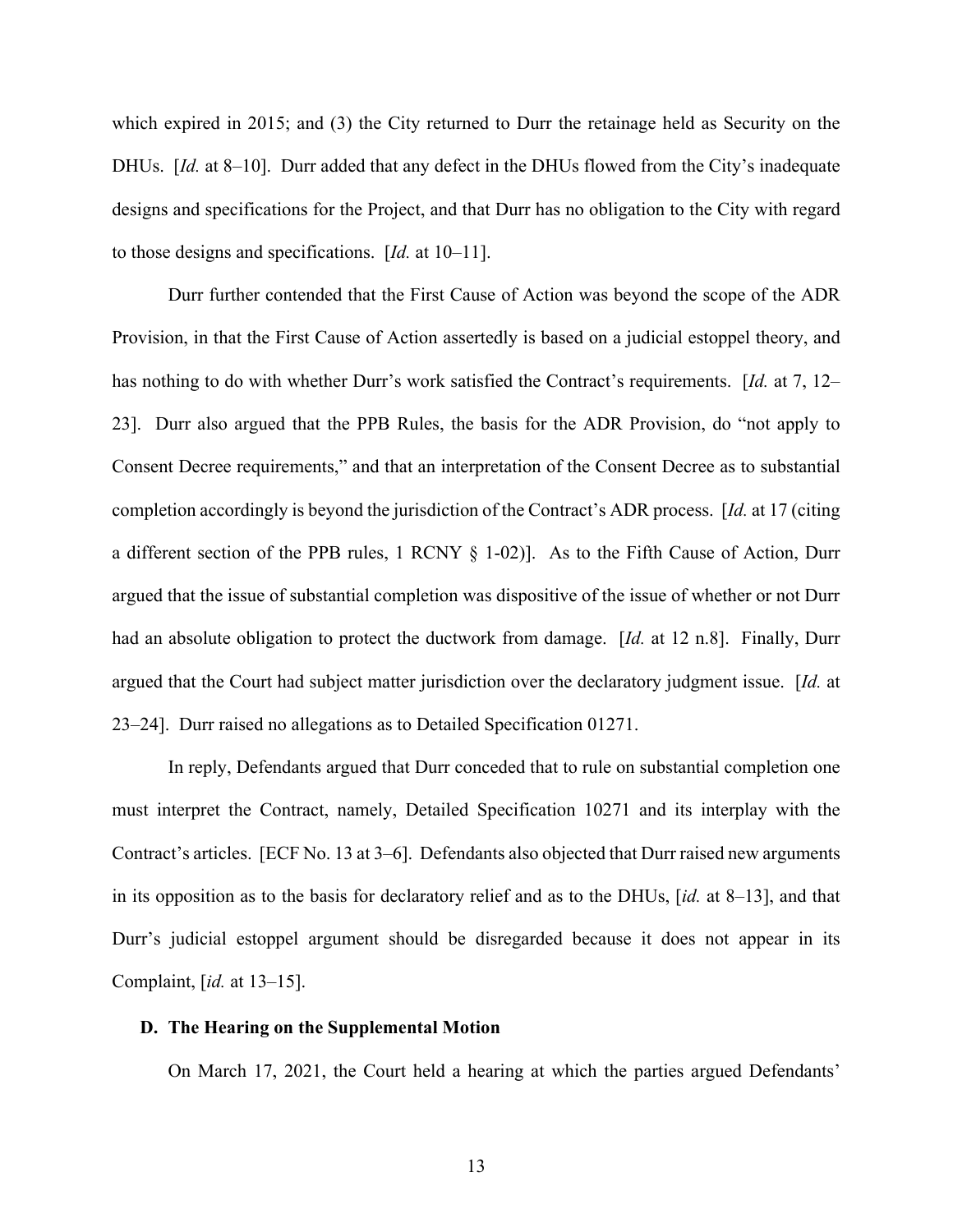supplemental motion, [*see* ECF No. 18 (Hearing Transcript)], and Defendants reported by way of an update that the City deemed the Contract substantially complete as of February 5, 2021. [*Id.* at 6]. There remained six items of DHU work on Durr's "punch list," but this work was "no longer at a state where it is holding up substantial completion." [*Id.*]. Thus, Defendants argued, the key issue was when substantial completion occurred. [*Id.* at 6–7]. They also argued that the determination of the date of substantial completion was a matter for ADR. [*Id.* at 7].

Counsel for Durr reported that, notwithstanding the City's report, the Principal of Durr has been told that the City would not deem substantial completion to have occurred until Durr reached agreement to complete all tasks on the punch list. [*Id.* at 15.]

### **II. Discussion**

## **A. Legal Standard on Motions to Compel Arbitration**

The FAA "establishes a 'federal policy favoring arbitration agreements,'" and "mandates the enforcement of contractual arbitration provisions." *MBNA Am. Bank, N.A. v. Hill*, 436 F.3d 104, 107 (2d Cir. 2006) (quoting *Moses H. Cone Mem'l Hosp. v. Mercury Constr. Corp.*, 460 U.S. 1, 24 (1983) (internal citation omitted)); *see also AT&T Mobility LLC v. Concepcion*, 563 U.S. 333, 346 (2011). By statute, a written agreement to arbitrate "shall be valid, irrevocable, and enforceable, save upon such grounds as exist at law or in equity for the revocation of any contract." 9 U.S.C. § 2; *see MBNA Am. Bank*, 436 F.3d at 107–08. Courts resolve any doubts concerning the scope of arbitrable issues in favor of arbitration, "whether the problem at hand is the construction of the contract language itself or an allegation of waiver, delay, or a like defense to arbitrability." *Brownstone Inv. Grp., LLC. v. Levey*, 514 F. Supp. 2d 536, 549 (S.D.N.Y. 2007) (internal quotations and citation omitted); *In re Residential Cap., LLC* ("*ResCap*"), 563 B.R. 756, 766–70 (Bankr. S.D.N.Y. 2016) (ruling that plaintiffs' allegations in the complaint in question arose out of and related to insurance policies that had arbitration clauses covering such disputes). This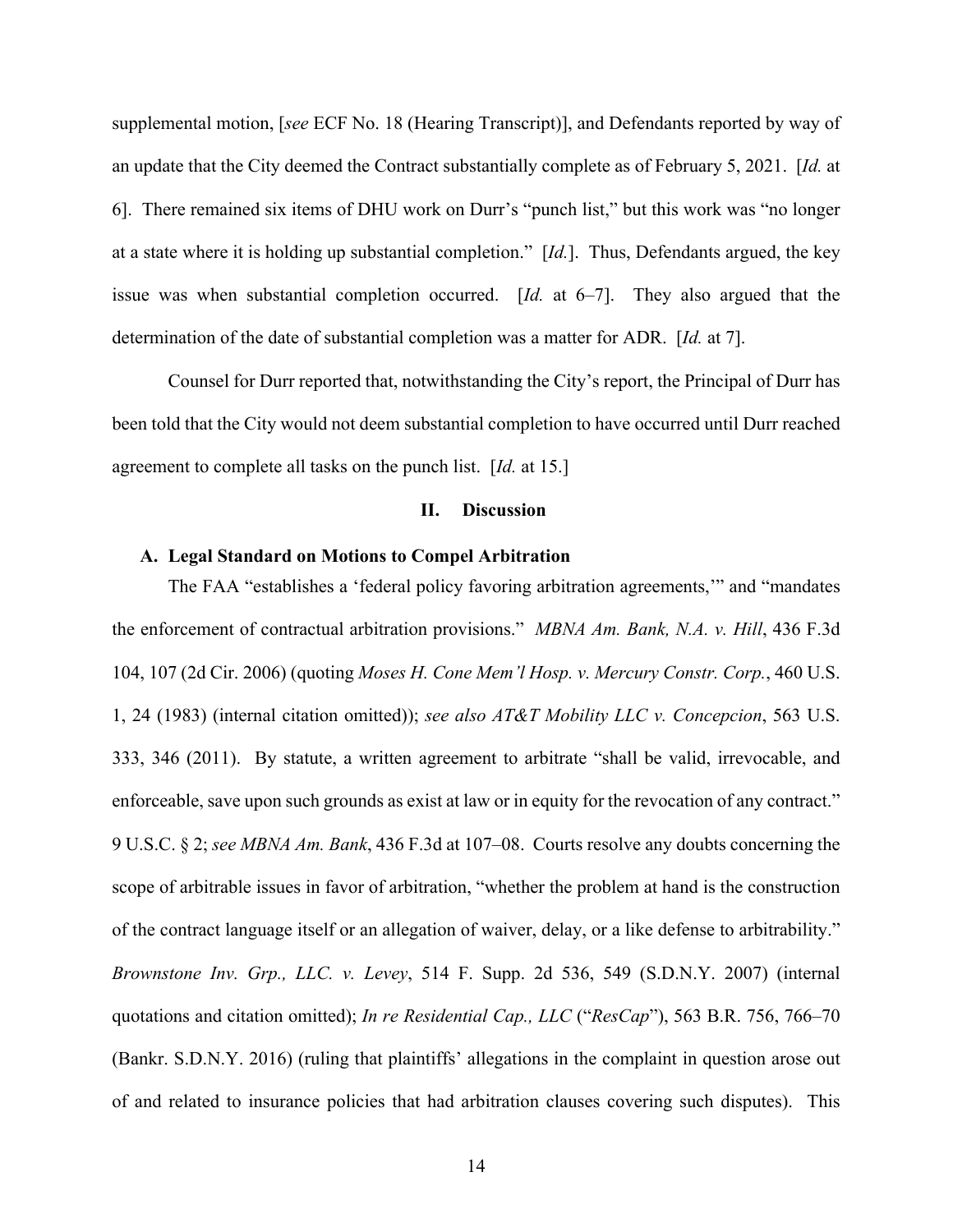arbitration-favoring policy applies even in instances in which granting a motion to compel would create "separate proceedings in different forums." *Dean Witter Reynolds, Inc. v. Byrd*, 470 U.S. 213, 217 (1985).

In the bankruptcy context, however, courts have greater leeway to decline to enforce arbitration agreements. "The Second Circuit has recognized that a Bankruptcy Court has discretion to decline to compel arbitration when a conflict exists between the Bankruptcy Code, which favors centralization of disputes concerning a debtor's estate, and the Arbitration Act, which advocates a decentralized approach to dispute resolution." *In re Winimo Realty Corp.*, 270 B.R. 108, 118 (Bankr. S.D.N.Y. 2001) (internal quotation marks omitted) (citing *In re Crysen/Montenay Energy Co.*, 226 F.3d 160, 166 (2d Cir. 2000)). Still, in general, "the presumption in favor of arbitration generally will trump the lesser interest of bankruptcy courts in adjudicating non-core proceedings in favor of arbitration." *In re Crysen*, 226 F.3d at 166.

A bankruptcy court facing a motion to compel arbitration applies a four-step analysis:

[F]irst, it must determine whether the parties agreed to arbitrate; second, it must determine the scope of that agreement; third, if federal statutory claims are asserted, it must consider whether Congress intended those claims to be nonarbitrable; and fourth, if the court concludes that some, but not all, of the claims in the case are arbitrable, it must then decide whether to stay the balance of the proceedings pending arbitration.

*Bethlehem Steel Corp. v. Moran Towing Corp.* (*In re Bethlehem Steel Corp.*), 390 B.R. 784, 789

(Bankr. S.D.N.Y. 2008) (hereinafter "*Bethlehem Steel*"); *see also Togut v. RBC Dain Correspondent Servs. (In re S.W. Bach & Co.)*, 425 B.R. 78, 87 (Bankr. S.D.N.Y. 2010). Each factor is discussed in turn below.

# **B. Whether the Parties Agreed to Arbitration**

Whether the parties agreed to arbitrate is a "threshold question." *In re MF Global Holdings* 

*Ltd.*, 571 B.R. 80, 91 (Bankr. S.D.N.Y. Aug. 24, 2017) ("*MF Global*") (citing *Mitsubishi Motors*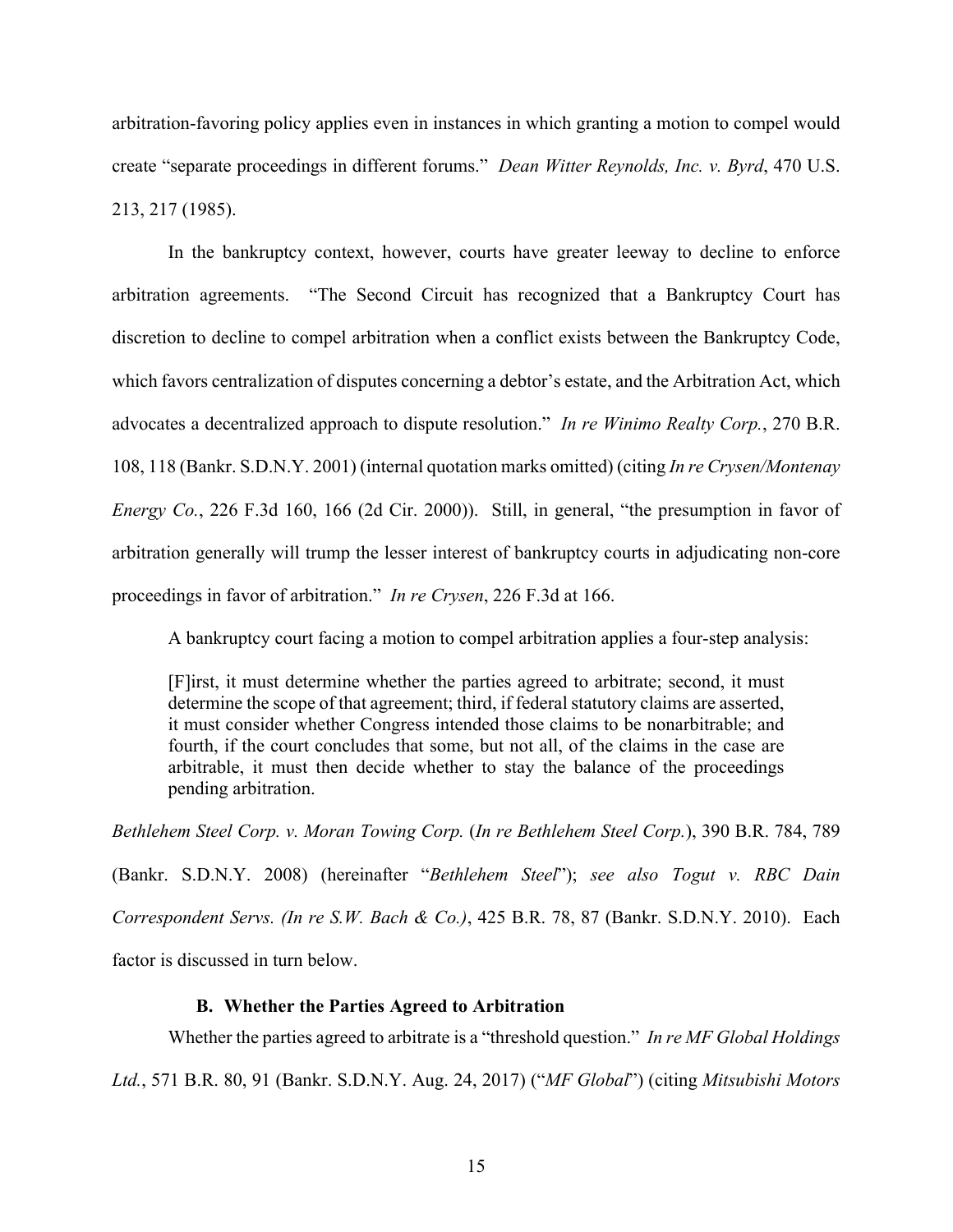*Corp. v. Soler Chrysler-Plymouth, Inc.*, 473 U.S. 614, 626 (1985) ("[T]he first task of a court asked to compel arbitration of a dispute is to determine whether the parties have agreed to arbitrate that dispute.")). This issue is for a court to determine "unless the parties clearly and unmistakably provide otherwise." *Nicosia v. Amazon.com, Inc.*, 834 F.3d 220, 229 (2d Cir. 2016) (internal quotation marks omitted). The FAA requires courts to rigorously enforce arbitration agreements according to their terms. *Epic Sys. Corp. v. Lewis*, 138 S. Ct. 1612, 1621, 200 L. Ed. 2d. 889 (2018).

In this case, the parties agreed to send specified types of disputes to alternative dispute resolution. The ADR Provision—specifically, Article 27.1 of the Contract—states that ADR is to be the exclusive means of resolving disputes "of the kind delineated in this article that arise under, or by virtue of, this Contract," which, as elaborated in Article 27.1.2, include "disputes about," among other things, "the scope of work delineated by the Contract," the "interpretation of Contract documents," and the "acceptability and quality of the Contractor's Work[.]" [*See* ECF No 1-1 at 89 (pdf pag.)].

#### **C. The Scope of the ADR Provision**

In gauging the scope of an ADR clause, courts assess whether the provision is "narrow" or "broad." *MF Global,* 571 B.R. at 92; *Bethlehem Steel*, 390 B.R. at 789–90. A broad clause "purport[s] to refer all dispute arising out of a contract to arbitration," whereas a narrow arbitration clause "limit[s] arbitration to specific types of disputes." *McDonnell Douglas Fin. Corp. v. Pa. Power & Light Co.*, 858 F.2d 825, 832 (2d Cir. 1988). The Second Circuit has expanded on the relevance of this distinction:

In construing arbitration clauses, courts have at times distinguished between "broad" clauses that purport to refer to all disputes arising out of a contract to arbitration and "narrow" clauses that limit arbitration to specific types of disputes. If a court concludes that a clause is a broad one, then it will order arbitration and any subsequent construction of the contract and of the parties' rights and obligations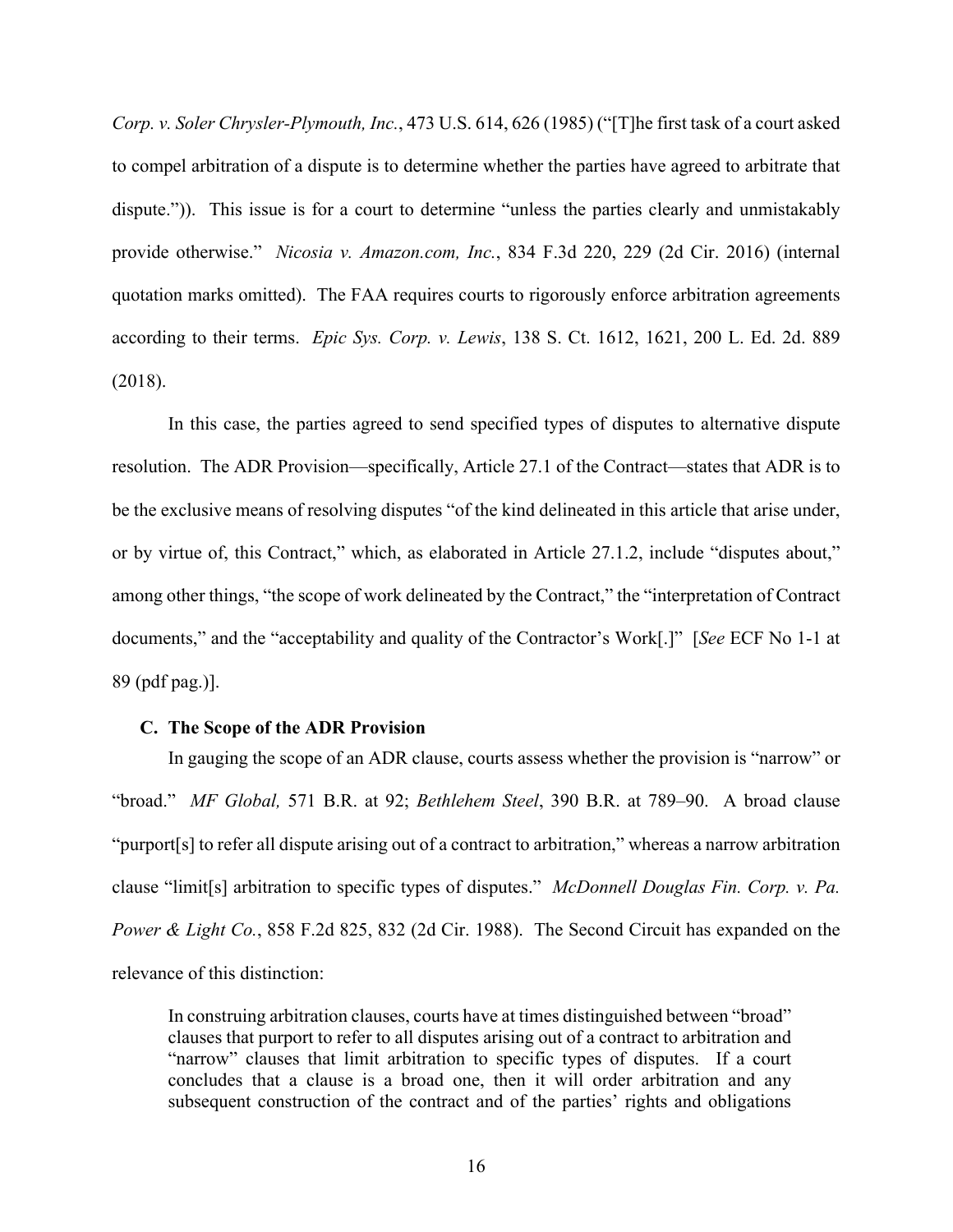under it are within the jurisdiction of the arbitrator.

*Bethlehem Steel*, 390 B.R. at 790 (italics omitted)(quoting *Collins & Aikman Prods. Co. v. Bldg. Sys., Inc.*, 58 F.3d 16, 20 (2d Cir. 1995)). Courts will presume arbitrability as a result of a broad arbitration clause. *Kittay v. Landegger (In re Hagerstown Fiber Ltd. P'ship)*, 277 B.R. 181, 197 (Bankr. S.D.N.Y. 2002) (hereinafter "*Hagerstown*"). As to a "narrow" clause, Courts look at the language of the clause and determine whether "'the question at issue is on its face within the purview of the clause.'" *Bethlehem Steel*, 390 B.R. at 790 (quoting *McDonnell Douglas Fin. Corp.*, 858 F.2d at 832).

 As the parties here agree [ECF Nos. 11-4 at 13, 12 at 12], the language of the ADR Provision is narrow within the meaning of the case law, because it enumerates specific types of disputes to which it applies. [*See* ECF No. 1-1 at 89 ("This article [27.1.2] shall apply only to disputes about the scope of work delineated by the Contract, the interpretation of Contract documents, the amount to be paid for Extra Work or disputed work performed in connection with the Contract, the conformity of the Contractor's Work to the Contract, and the acceptability and quality of the Contractor's Work.")]; *see also Microsoft Corp. v. Samsung Elecs. Co., Ltd.*, 60 F. Supp. 3d 525, 530 (S.D.N.Y. 2014). Defendants argue that the ADR Provision applies to the First Cause of Action and portions of the Fifth and Seventh Causes of Action. Durr has withdrawn the portion of the Seventh Cause of Action subject to the Motion to Compel ADR, ECF No. 12 at 12 n.8, leaving only the first and portions of the fifth causes of action in issue.

### **1. As to the First Cause of Action**

The parties disagree about the meaning of "substantial completion" and the source of that term's definition. Durr urges that the Consent Decree prevails over the Contract, because Detailed Specification 01271 and the PPB rules provide that the PPB rules do not apply to consent decree requirements. [*See* Durr's opposition, ECF No. 12, at 17]. Defendants, meanwhile, insist that the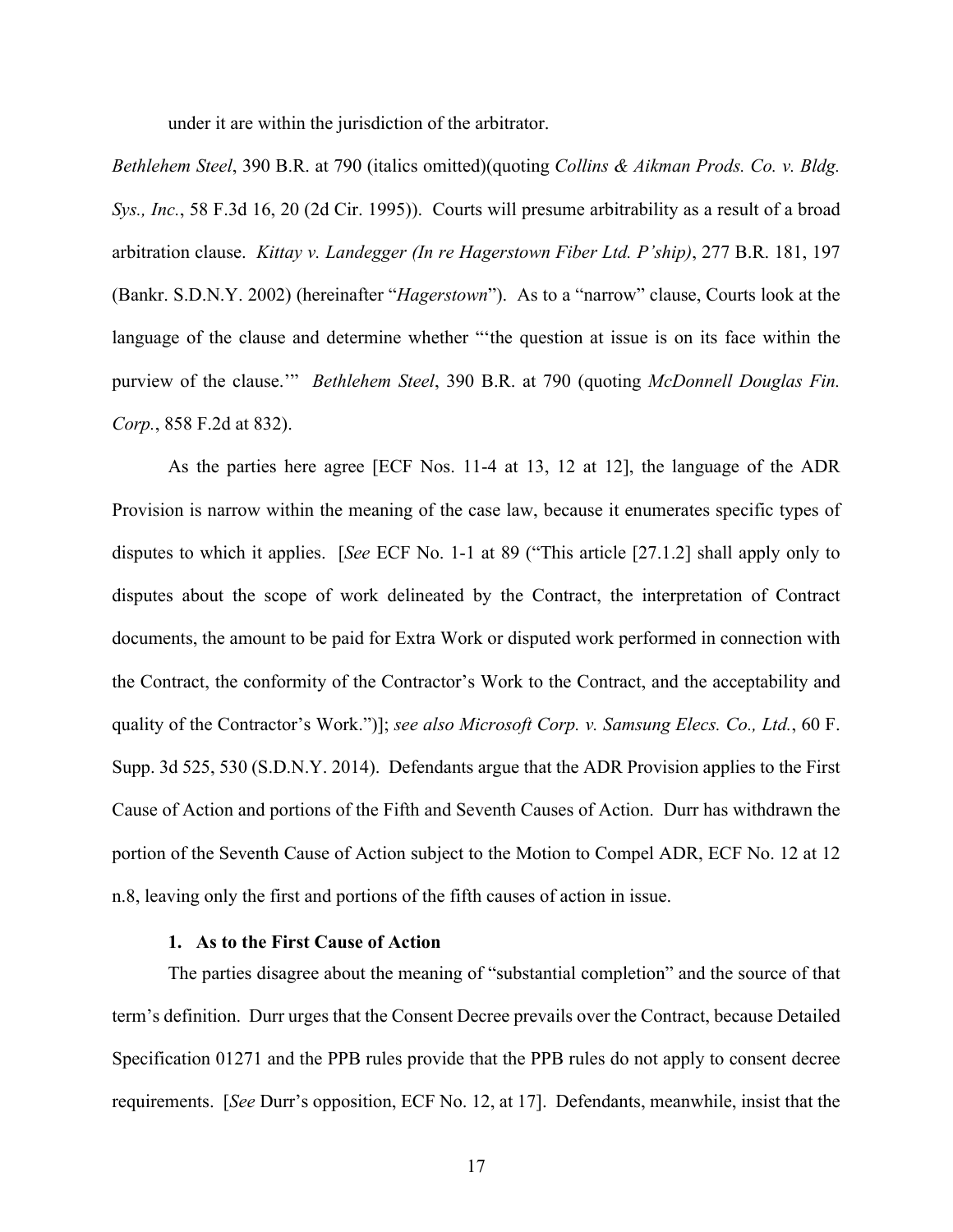Contract is the controlling document notwithstanding its reference to the Consent Decree. [*See, e.g.*, ECF No. 13 (Defendants' reply) at 3–4 (even Durr's contentions invoking the Consent Decree require "an interpretation of Detailed Specification 01271 to determine whether this specification incorporates the Consent Decree into the Contract, and whether it affects [Durr's] Contractual rights and obligations")].

Defendants are correct that to resolve this dispute in favor of either party necessarily requires interpreting the Contract, because—especially given that Durr is not a direct party to the Consent Decree—the only way the Consent Decree informs Durr's obligations and entitlements is via the Contract, by virtue of the provision of the Contract's Detailed Specification 01271 that "the work to be performed under [the Contract] is subject to" the Consent Decree. And the ADR Provision, despite its technically narrow wording, explicitly requires ADR for disputes involving "the interpretation of Contract documents." [ECF No. 5-1 ¶ 22 (quoting Art. 27.1.2 of the Contract)]; *see Bethlehem Steel*, 390 B.R. at 790 (directing courts reviewing a narrow-form clause to determine whether "'the question at issue is on its face within the purview of the clause.'") (quoting *McDonnell Douglas Fin. Corp.*, 858 F.2d at 832)).

In fact, even Durr's attempt to characterize its dispute as turning on the Consent Decree does not seek direct enforcement of the Consent Decree without reliance on the Contract. Rather, as Durr puts it, "the dispute in [Durr's] first cause of action . . . requires a determination of . . . the City's obligation to issue a certificate of Substantial Completion to [Durr] *under Article 44 of the Contract* based on [the City's] representations to the Regulators that Substantial Completion . . . occurred on December 9, 2013." [ECF No. 12 at 19 (emphasis added); *see also* Complaint (ECF No. 1) at 1–2 (summarizing relief sought as "(i) declaratory relief as to the parties' rights and obligations under the terms of the Contract . . . and (ii) an order requiring the City to turnover and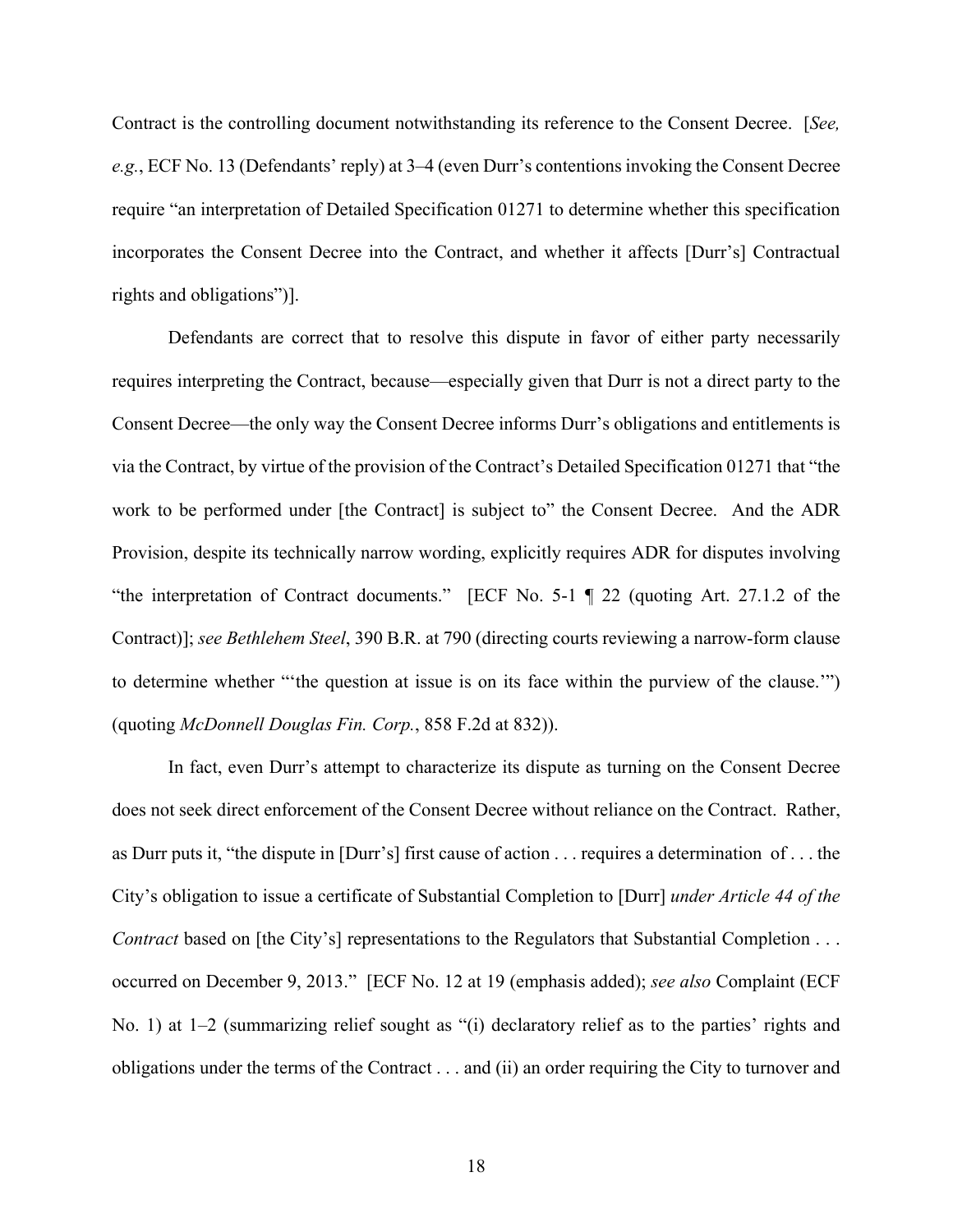pay all amounts due and owing [Durr] for construction services rendered under the terms of its Contract")]. And, as Defendants correctly observe, motions to compel arbitration center on the allegations actually contained in the Complaint in question. *See ResCap*.*)*, 563 B.R. at 770 ("The Plaintiffs cannot escape the broad scope of arbitration by re-characterizing the allegations in the Complaint in a light most favorable to their position") (citations omitted). The First Cause of Action, then, constitutes a "dispute[] about . . . the interpretation of Contract documents," Art. 27.1.2 [ECF No. 1-1 at 89], albeit one that in Durr's view is also affected by the Consent Decree and the City's related representations to the "Regulators."

Durr's PPB argument does not change the outcome. Section 1-02(d)(1) of the PPB Rules, entitled "Applicability of the PPB Rules," provides: "[t]hese Rules shall not apply to procurements to the extent that a source of funds outside the City of New York, a federal or State statute or rule, the terms of a court order or consent decree, or other applicable law expressly authorizes or requires otherwise." 9 RCNY § 1-02(d)(1). But Durr identifies nothing in the Consent Decree, nor any other relevant document or provision, that "expressly authorizes or requires otherwise"; to the contrary, Durr relies simply on the fact that the Contract by its own terms is "subject to the terms of the Consent Decree." [*See* ECF No. 1 ¶¶ 14, 24; *see also* ECF No. 12 at 7 ("The City cannot credibly deny that the Contract was made expressly subject to the terms of a Consent Decree.")]. The parties' dispute, then, calls for the construction and application of the Contract as the governing document, in the course of which Durr is free to make arguments regarding the significance of the Contract's reference to the Consent Decree. The existence of the Consent Decree does not, however, transform the parties' dispute into one that arises directly under that decree, as opposed to arising under the Contract that the parties themselves agreed to—including with respect to its reference to the Consent Decree.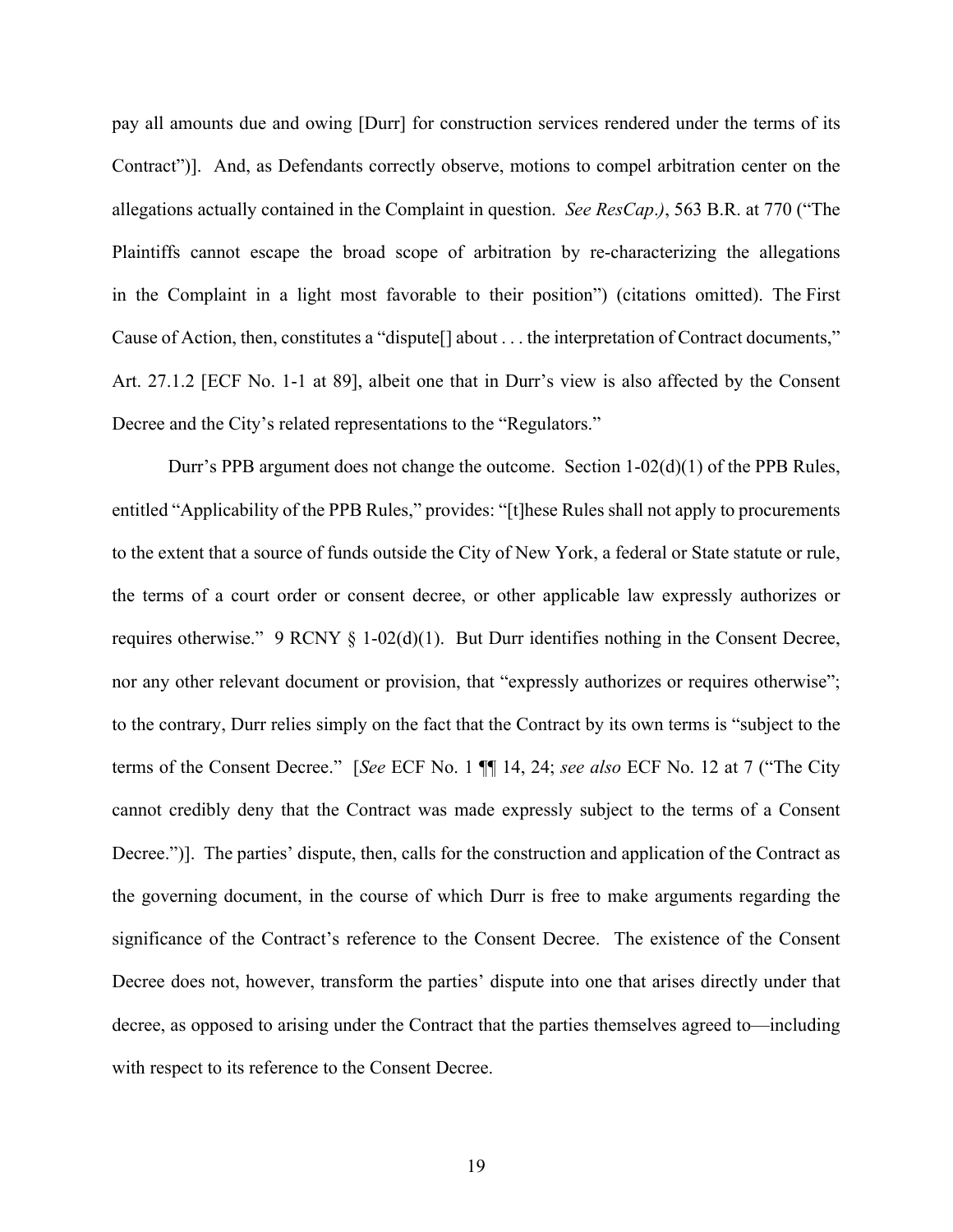For similar reasons, Durr cannot overcome the applicability of the ADR provision by objecting that the resulting arbitration will not provide an effective forum for Durr to assert that Defendants are judicially estopped from denying that substantial completion occurred as of the date Defendants certified substantial completion for purposes of the Consent Decree. Judicial estoppel "prevents a party from asserting a factual position in one legal proceeding that is contrary to a position that it successfully advanced in another proceeding." *Rodal v. Anesthesia Grp. of Onondaga, P.C.*, 369 F.3d 113, 118 (2d Cir. 2004). The dispute requires determination whether and when Durr achieved "substantial completion" under the Contract, and even Durr's judicial estoppel argument requires, among other things, assessing whether Durr is correct that that term means the same thing under both the Contract and the Consent Decree. This question inescapably entails interpreting the Contract, and nothing will preclude Durr from arguing that Defendants' prior representations in connection with the Consent Decree bear on that key question. The applicability or inapplicability of the judicial estoppel doctrine in ADR does not transform the parties' dispute into one in which contractual interpretation is no longer central.

### **2. As to the At-Issue Portion of the Fifth Cause of Action**

Also within the scope of the ADR Provision is the part of the Fifth Cause of Action dealing with extra work for the damaged ductwork. No additional lengthy discussion of this issue is required. The Contract's Article 27.1.2 is again directly on point, because it mandates ADR concerning claims for "Extra Work or disputed work performed in connection with the Contract." [ECF No. 5-1 ¶ 22]. Durr has not articulated any persuasive reason why this provision does not cover its claims for extra work on ductwork.

### **D. Whether Congress Intended to Exclude this Dispute from Arbitration**

The third *Bethlehem Steel* factor calls for consideration of "Congress's policy in favor of arbitration as weighed against the important federal interests embodied in the Bankruptcy Code."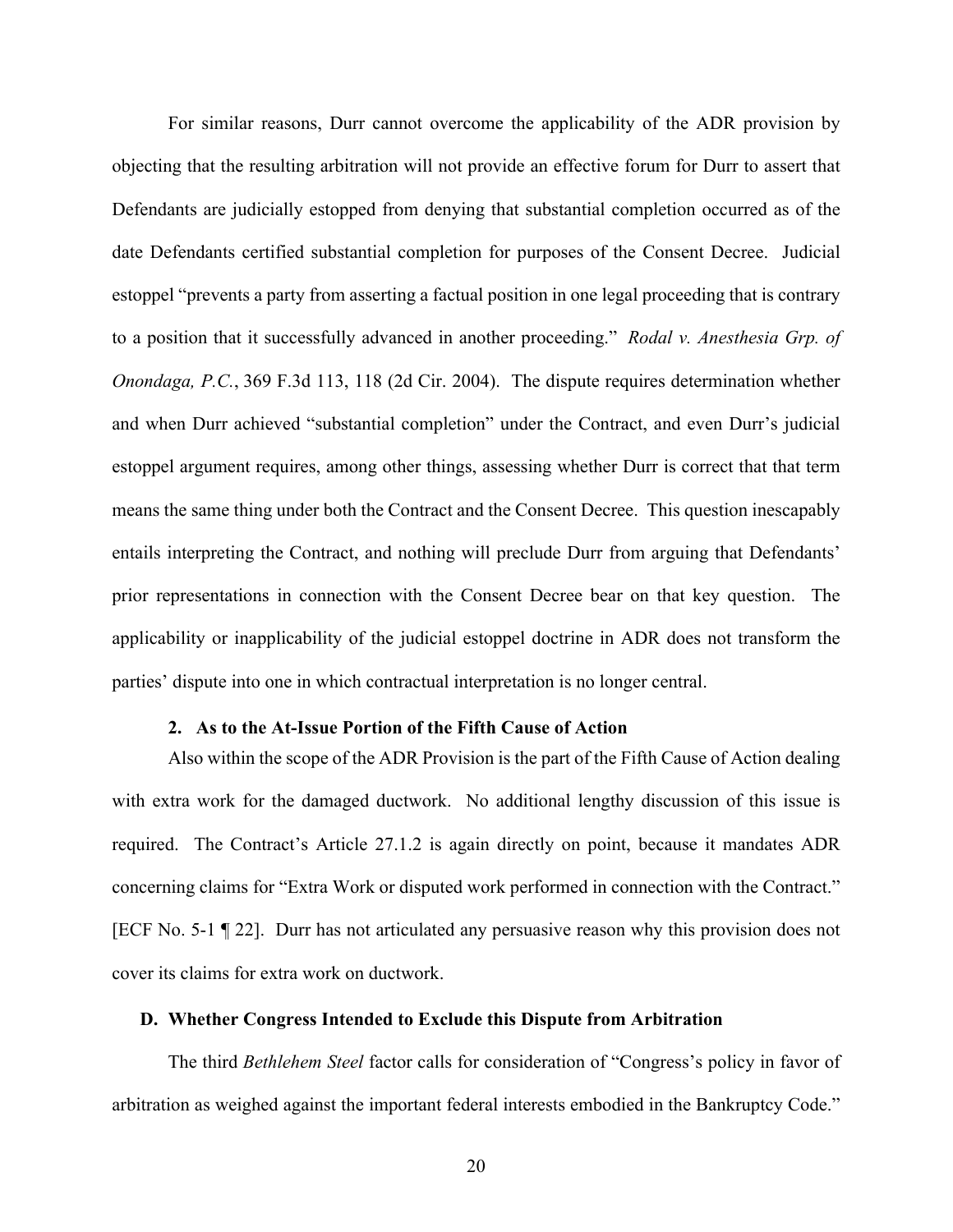*Cardali v. Gentile (In re Cardali*), Case No. 10-11185 (SHL), Adv. Pro. No. 10-3531 (SHL), 2010 WL 4791801, at  $*7$  (Bankr. S.D.N.Y. Nov. 18, 2010). In applying this prong, courts typically inquire whether the matter is a core or non-core bankruptcy proceeding. *See MF Global*, 591 B.R. at 93; *Cardali*, 2010 WL 4791801, at \*7. Non-core matters are "unlikely to present a conflict sufficient to override by implication the presumption in favor of arbitration," *Cardali*, 2010 WL 4791801, at \*7 (quoting *Hagerstown*, 277 B.R. at 201 (citation omitted)), but "a determination that a proceeding is core will not automatically give the bankruptcy court discretion to stay arbitration." *Cardali*, 2010 WL 4791801, at \*7 (citing *In re Crysen*, 226 F.3d at 166).

To determine whether claims arising under a contract are core, courts consider: "(1) whether the contract is antecedent to the reorganization petition; and (2) the degree to which the proceeding is independent of the reorganization." *U.S. Lines, Inc. v. Am. S.S. Owners Mut Prot. & Indem. Ass'n (In re U.S. Lines, Inc.*), 197 F.3d 631, 637 (2d Cir. 1999). This second question hinges on "the nature of the proceeding." *Id.* (quoting *S.G. Phillips Constructors, Inc. v. City of Burlington (In re S.G. Phillips Constructors, Inc.*), 45 F.3d 702, 707 (2d Cir. 1995)). A proceeding's nature renders it core if either: "(1) the type of proceeding is unique to or uniquely affected by the bankruptcy proceedings, or (2) the proceedings directly affect a core bankruptcy function." *Id.* (internal citation omitted); *ResCap.*, 563 B.R. at 770.

First, the Contract is "antecedent to the reorganization petition," in the wording of *U.S. Lines*. The parties entered into the Contract more than a decade before Durr filed for bankruptcy. *See in re Residential Cap., LLC*, No. 15-cv-2712 (JPO), 2015 WL 9302834, at \*3 (S.D.N.Y. Dec. 21, 2015) (contract in question was entered into prepetition, making it antecedent to the bankruptcy). And the bulk of the dispute likewise arose before Durr filed its petition. Durr alleges that substantial completion occurred nearly five years before the bankruptcy, and that its extra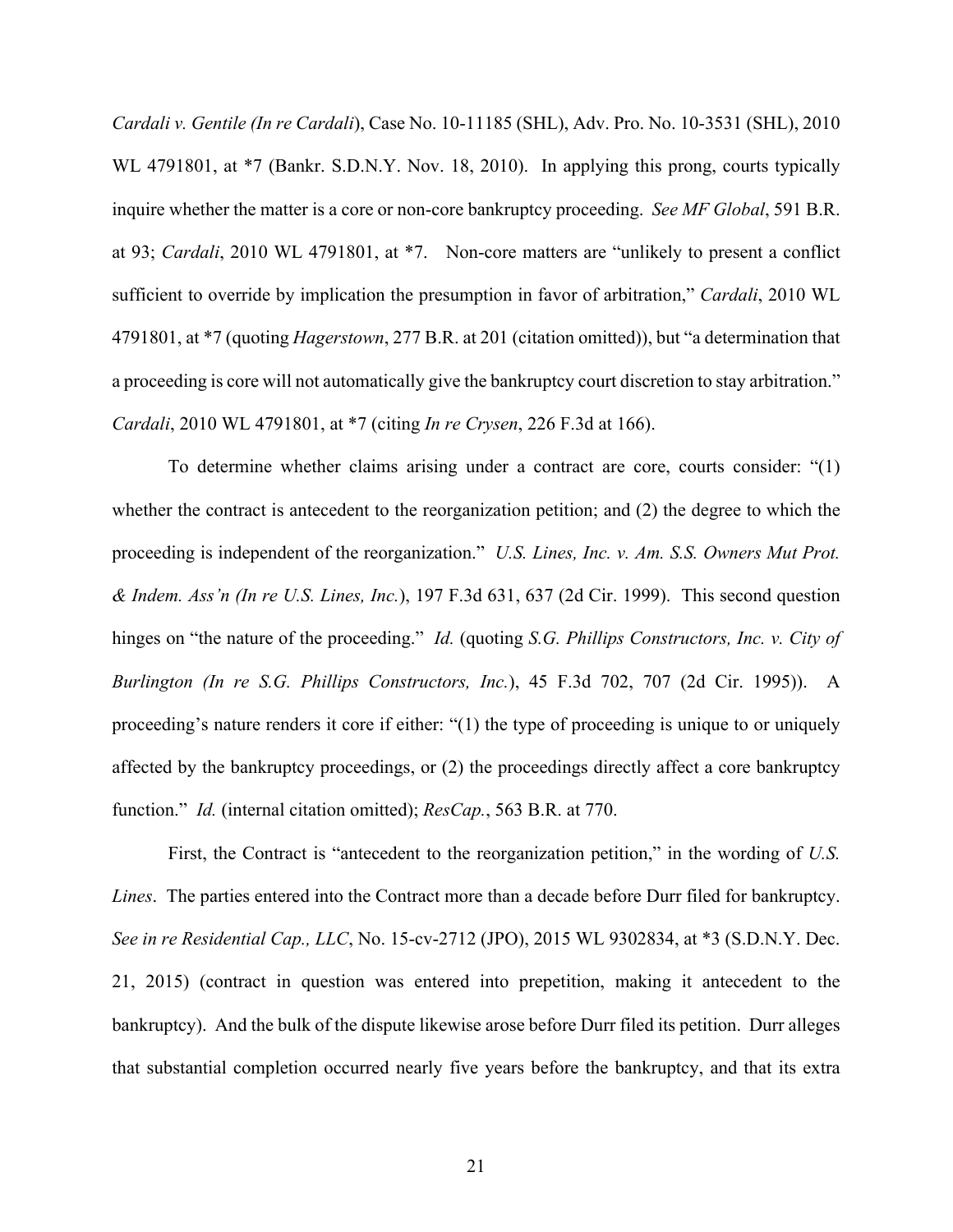work repairing ductwork happened one year before the bankruptcy. The only arguably postpetition event at issue is Defendant's disputed assertion that substantial completion occurred only recently. But the Contract and the bulk of the disputes giving rise to both Causes of Action began years before Durr filed its Chapter 11 petition. This weighs against core status. *See Tilton v. MBIA Inc.*, 620 B.R. 707, 720 (S.D.N.Y. 2020); *contrast Del. Tr. Co. v. Wilmington Tr., NA*, 534 B.R. 500, 511 (S.D.N.Y. 2015) (deeming a matter core because "although the contract in the present case preceded the bankruptcy, the dispute did not") (emphasis omitted).

The second *U.S. Lines* factor—the degree to which the proceeding is independent of the bankruptcy—also does not outweigh the policy in favor of enforcing contractual arbitration provisions. First, the bankruptcy case's progress does not hinge on the parties' dispute. Durr's confirmation hearing on its plan of liquidation is scheduled for June 17, 2021, [*see* Bankr. ECF Nos. 523 (Third Amended Plan of Liquidation), 524 (order approving disclosure statement))], and Durr's Third Amended Plan of Liquidation contemplates that this dispute will continue to be litigated and that, if and when proceeds are realized, they can be distributed according to the terms of the Plan. [*See* Disclosure Statement (ECF No. 522) at 29–30 (the "Liquidating Trustee will continue with the (a) limited wind down operations, if any; and (b) prosecution of the Affirmative Claims"; the "continued prosecution of the Affirmative Claims, until disposition, whether by adjudication or settlement, . . . will promote the most effective prosecution of the Affirmative Claims, and therefore the ultimate monetary recoveries thereon.")]. Nor has Durr contended in connection with this Motion that a recovery in this dispute is necessary either to permit confirmation or to fund the estate's post-confirmation administration. And, as Defendants correctly contend, the only arguably core matters that were ever raised in this case—the Tenth (turnover) and Eleventh (fraudulent transfer) causes of action—have already been dismissed.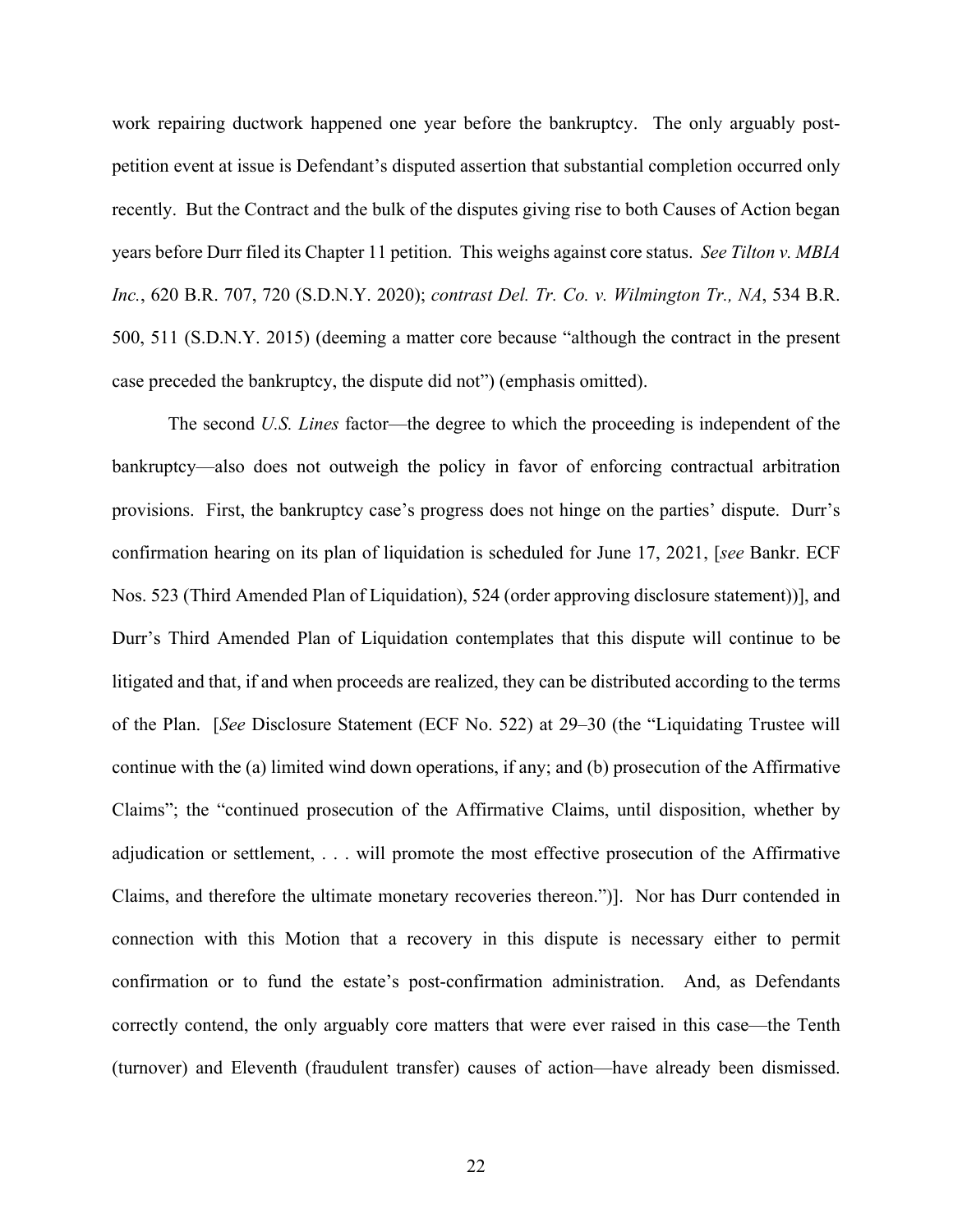[ECF No. 11 at 14]. Even if the First Cause of Action and part of the Fifth Cause of Action were core, as Defendants argue, sending them to ADR would not create an "actual and irreconcilable conflict between the FAA and the Bankruptcy Code." [*Id.* at 15].

Durr fails to overcome these considerations. Durr asserts generally that the proceeding directly affects the core functions of administration of the estate and the liquidation of the estate's assets, [ECF No. 12 at 21], and that this lawsuit constitutes the estate's second largest asset, and that a ruling on substantial completion is a condition precedent to any estate recovery from the City. [*Id.* at 21–22]. But, as noted, any recovery can come later, and will be used to fund distributions to creditors if and when the hoped-for recovery is realized. This situation does not require departing from the normal path of enforcing applicable ADR provisions.

Accordingly, the Court grants Defendants' Motion to Compel ADR as to the First Cause of Action and the at-issue portion of the Fifth Cause of Action.

### **E. Whether to Stay the Adversary Proceeding**

In light of the granting of Defendants' Motion to Compel ADR, which applies only to a subset of the parties' dispute, the Court must proceed to decide whether to stay the balance of the proceedings pending arbitration. *Bethlehem Steel*, 390 B.R. at 789. A stay is warranted here.

As a threshold matter, the non-arbitrable claims do not fall under the mandatory stay required by Section 3 of the FAA. *See Hagerstown*, 277 B.R. at 199 n.18 (citing *Citrus Mktg. Bd. v. J. Lauritzen A/S*, 943 F.2d 220, 225 (2d Cir. 1987)). Nevertheless, courts recognize that a broad stay order is appropriate where there are common questions of fact between the arbitrable and nonarbitrable claims, and where issuing the order will promote the interests of judicial economy. *See In re S.W. Bach & Co.*, 425 B.R. at 98 (collecting cases).

Here, neither party disputes the connectedness of the causes of action that are subject to the Motion to Compel ADR, and those that are not. All of Durr's causes of action arise from the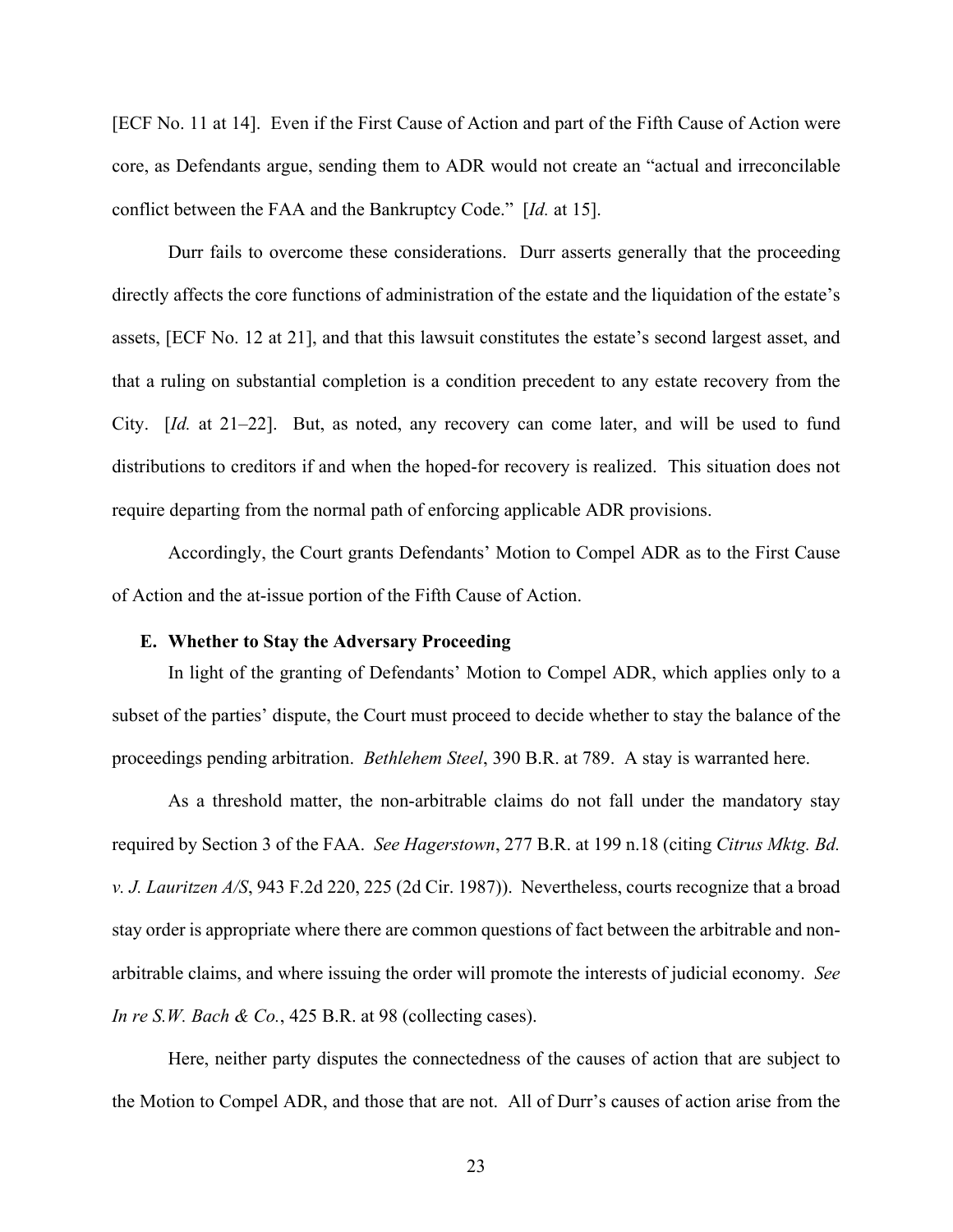HVAC Contract and pertain to various difficulties Durr experienced in attempting to fulfill its obligations under the Contract. Imposing a stay as to non-arbitrable claims here will avoid piecemeal litigation of these overlapping issues. *See Katsoris v. WME IMG, LLC*, 237 F. Supp. 3d 92, 110–11 (S.D.N.Y. 2017) (collecting cases and instructing that "[t]he Court must consider actors such as the desirability of avoiding piecemeal litigation and the degree to which the cases necessitate duplication of discovery or issue resolution") (internal quotation marks omitted); *see also Morelli v. Alters*, No. 19-cv-10707 (GHW), 2020 WL 2306445, at \*4 (S.D.N.Y. May 8, 2020) (observing that discretionary stays are appropriate where the arbitrable and non-arbitrable claims contain significant overlap). Further, as Durr notes, a declaration of substantial completion is critical to the Contract, the claims in this action, and the estate's ability to recover funds, such that other aspects of the case logically should await clarity on that central issue. [ECF Nos. 12 at 21– 22; 18 at 16–17, 48 ("I do think the other causes of action should be held in abeyance until, one, until there's a ruling on substantial completion, and two, until we get to the Comptroller's office.")].

Accordingly, the Court will continue to reserve judgement on the Motion to Dismiss while the parties engage in the ADR process.

#### **CONCLUSION**

 For the foregoing reasons, the Court grants Defendants' Motion to Compel ADR as to all of the First Cause of Action and a portion of the Fifth Causes of Action. The Court will hold the remainder of this proceeding in abeyance pending completion of the ADR process, and will continue to reserve judgment on the Motion to Dismiss.

Defendants are to settle an order on five business days' notice by filing a notice of the proposed order on the Case Management/Electronic Case Filing docket, with a copy of the